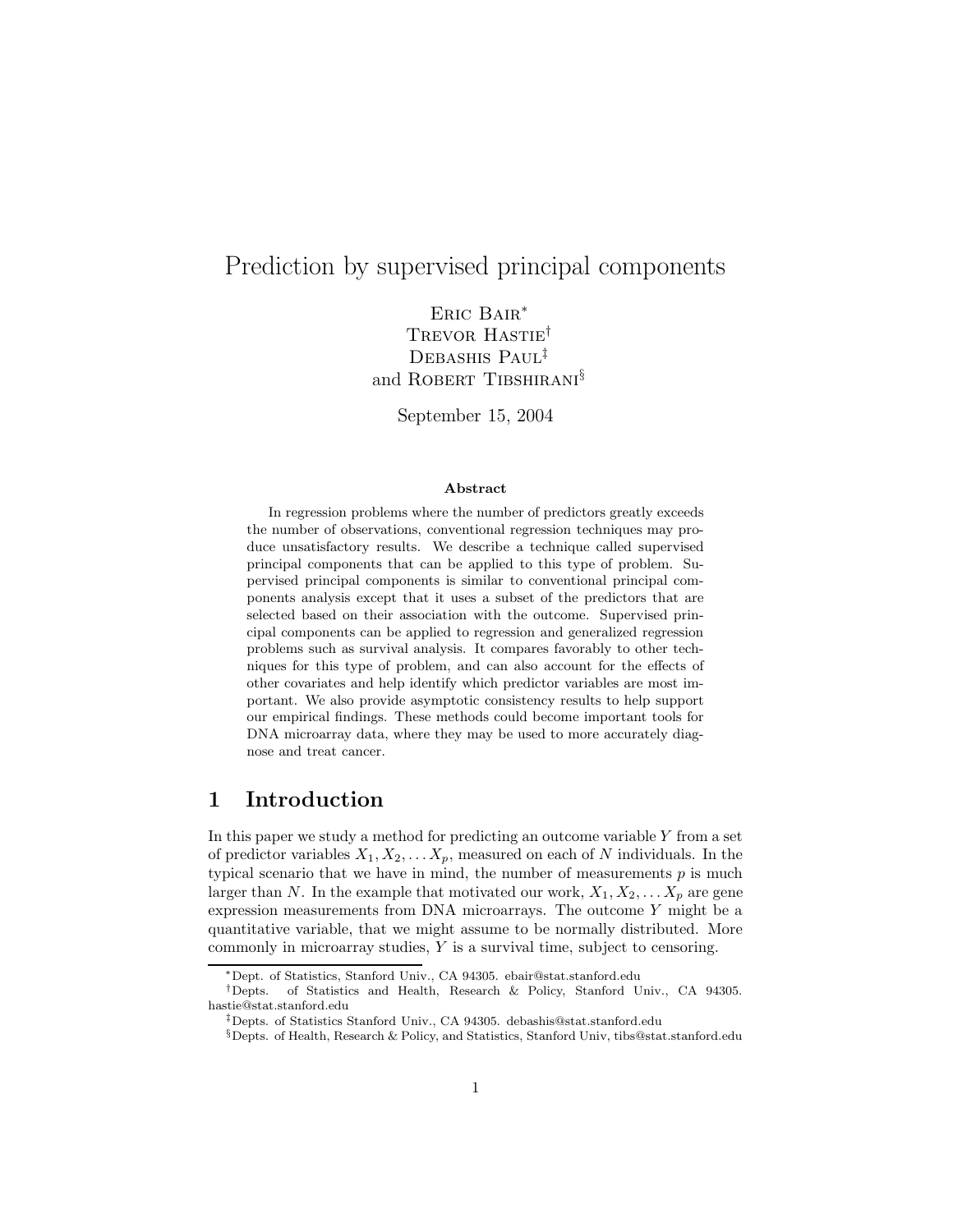

#### survival time

Figure 1: Underlying conceptual model: there are two cell types and patients with the good cell type live longer on the average. However there is considerable overlap in the two sets of survival times. Hence it could be advantageous, to try to uncover the cell types and use these to predict survival time, rather than to predict survival time directly.

One approach to this kind of problem would be a "fully supervised" method. For example we could use a form of regression applicable when  $p > N$ ; partial least squares (Wold 1975) would be one reasonable choice, as would be ridge regression(Hoerl and Kennard 1970). However Figure 1 illustrates why a more semi-supervised approach may be more effective.

We imagine that there are two cell types, and patients with the good cell type live longer on the average. However there is considerable overlap in the two sets of survival times. We might think of survival time as a "noisy surrogate" for cell type. A fully supervised approach would give the most weight to those genes having the strongest relationship with survival. These genes are partially, but not perfectly, related to cell type. If we could instead discover the underlying cell types of the patients, often reflected by a sizable signature of genes acting together in pathways, then we would do a better job of predicting patient survival.

Now we can extract information about important cell types from both the relationship between Y and  $X_1, X_2, \ldots X_p$ , and the correlation among the predictors themselves. Principal components analysis is a standard method for modeling correlation. Regression on the first few principal components would seem like a natural approach, but this might not always work well. The fictitious data in Figure 2 illustrates the problem (if we were we to use only the largest principal component). It is a heatmap display with each gene represented by a row, and each column gives the data from one patient on one microarray. Gene expression is coded from blue (low) to yellow (high). In this example, the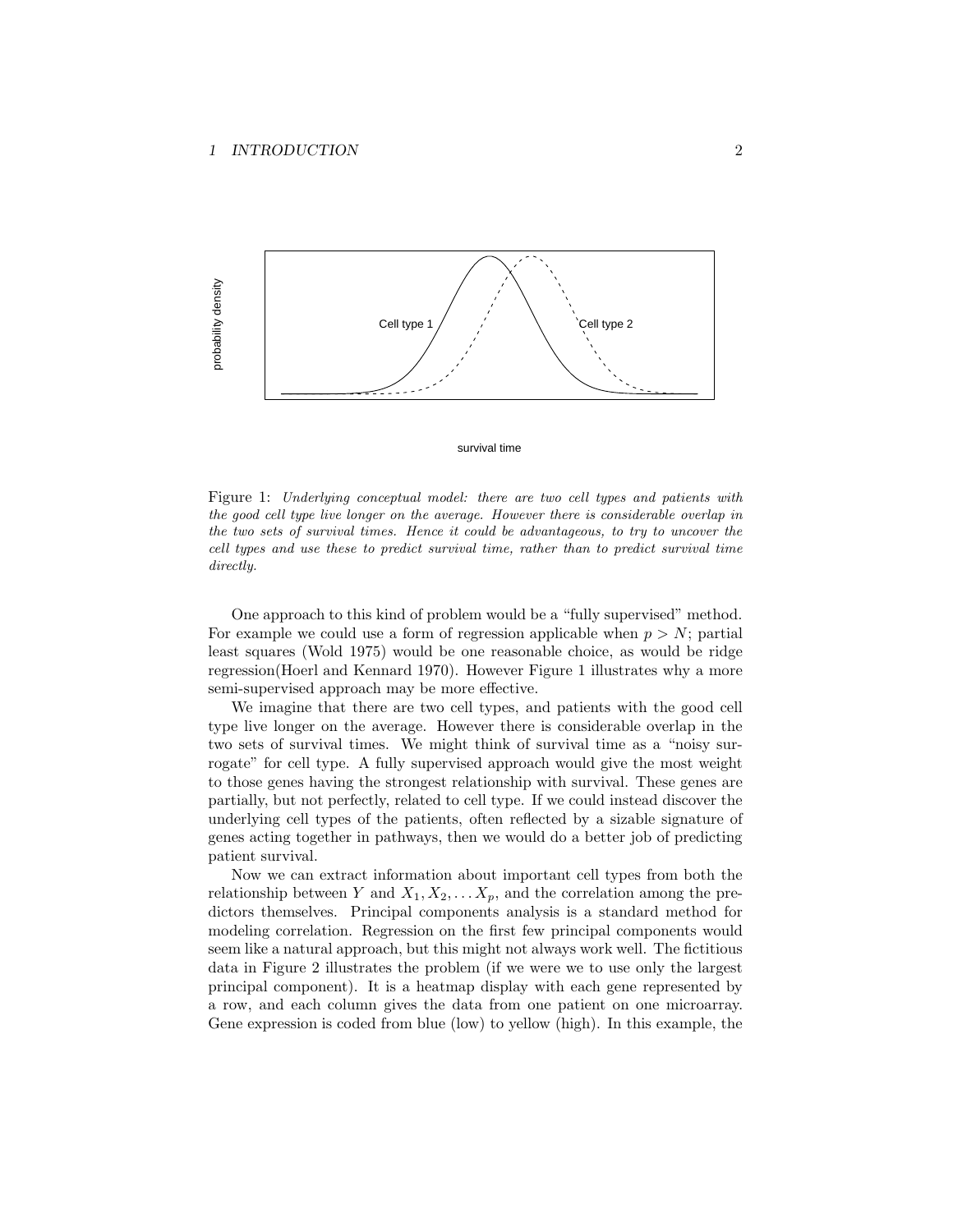### 1 INTRODUCTION 3



Figure 2: Fictitious microarray data for illustration. A heatmap display with each gene represented by a row, and each column giving the data from one patient on one microarray. Gene expression is coded from blue (low) to yellow (high). The largest variation is seen in the genes marked A, with the second set of 10 patients having higher expression in these genes. The set of genes marked B show different variation, with the 2nd and fourth blocks of patients having higher expression in these genes. At the bottom of the display are shown the first two singular vectors (principal components) of the matrix of expression values (red points), and the actual grouping generators for the data (dashed lines). If the outcome is highly correlated with either principal component, the supervised principal component technique will discover this.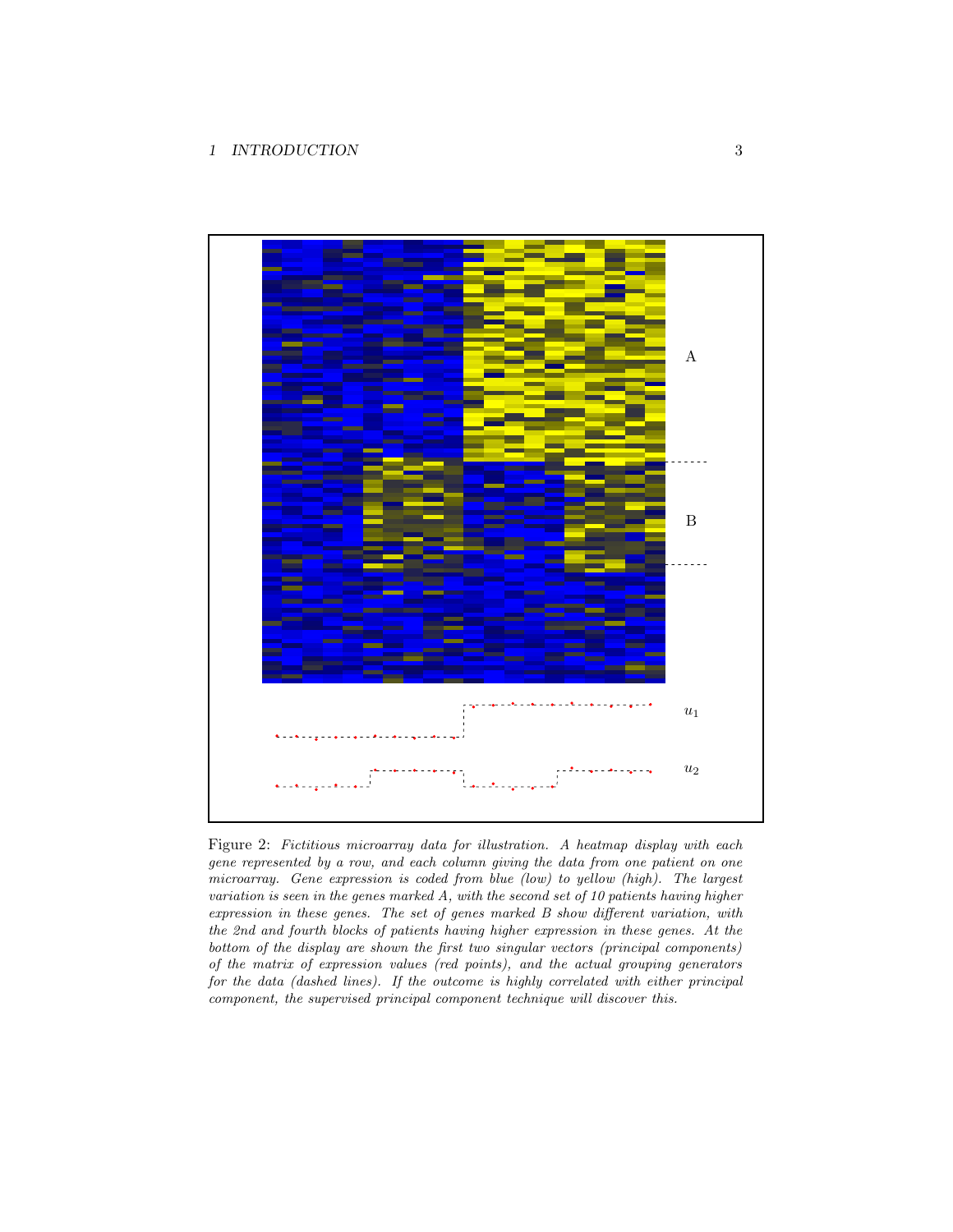largest variation is seen in the genes marked A, with the second set of 10 patients having higher expression in these genes than the first 10. The set of genes marked B show different variation, with the 2nd and fourth blocks of patients having higher expression in these genes. The remainder of the genes show no systematic variation. At the bottom of the display, the red points are the first two singular vectors  $u_1, u_2$  (principal components) of the matrix of expression values. In microarray studies, these are sometimes called "eigengenes" (Alter et al. 2000). (The broken lines represent the "true" grouping mechanism that generated the data in the two groups). Now if the genes in A are strongly related to the outcome  $Y$ , then  $Y$  will be highly correlated with the first principal component. In this instance we would expect that a model that uses  $u_1$  to predict Y will be very effective. However the variation in genes A might reflect some biological process that is unrelated to the outcome  $Y$ . In that case,  $Y$  might be more highly correlated with  $u_2$  or some higher order principal component.

The "supervised principal component" technique that we describe in this paper is designed to uncover such structure automatically. This technique was described in a biological setting in Bair and Tibshirani (2004), in the context of a related method known as "supervised clustering". The supervised principal component idea is simple: rather than perform principal component analysis using all of the genes in a data set, we use only those genes with the strongest estimated correlation with  $Y$ . In the scenario of Figure 2, if  $Y$  were highly correlated with the second principal component  $u_2$ , the genes in block B would have the highest correlation with  $Y$ . Hence we would compute the first principal component using just these genes, and this would yield  $u_2$ .

As this example shows, the use of principal components helps to uncover groups of genes that express together. Biologically, one or more cellular processes, accompanied by their cadre of expressing genes, determine the survival outcome. This same model underlies other approaches to supervised learning in microarray studies, including supervised gene shaving (Hastie et al. 2000) and tree harvesting (Hastie, Tibshirani, Botstein and Brown 2001). The supervised principal component procedure can be viewed as a simple way to identify the clusters of relevant predictors by (a) selection based on scores to remove the irrelevant sources of variation, and b) application of principal components to identify the groups of co-expressing genes.

In the next section we define the supervised principal components procedure. Section 3 shows an example from a lymphoma study, while in section 4 we show how the procedure can be generalized to allow adjustment for covariates. Section 5 describes alternative approaches to semi-supervised prediction, including "gene shaving", and in section 6 we present a simulation study comparing the various methods. In section 7 we summarize the results of supervised principal components on some survival studies. Section 8 shows that the standard principal components regression is not consistent as the sample size and number of features grow, while supervised principal components is consistent under appropriate assumptions. We conclude with some discussion in section 8.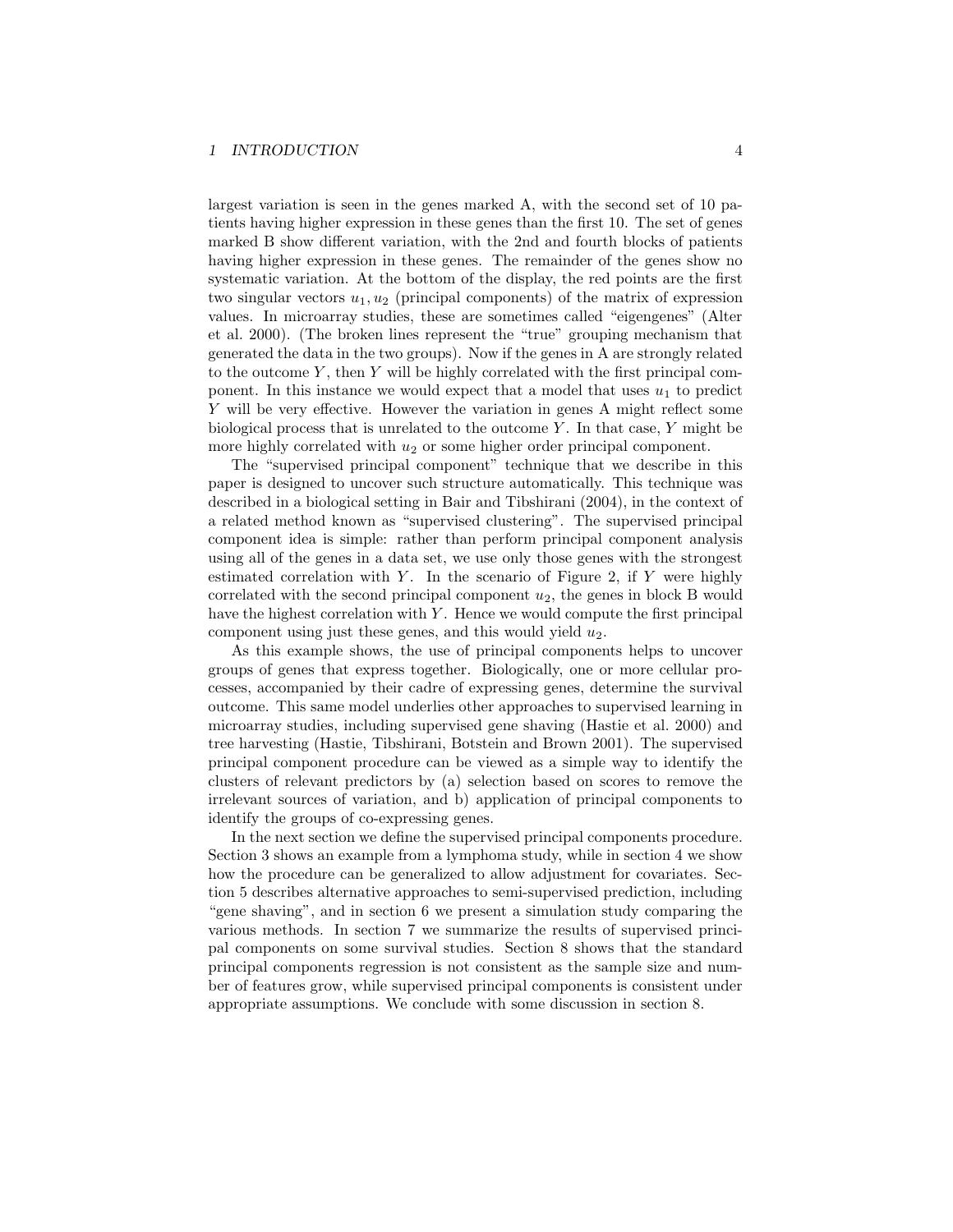## 2 Supervised principal components

### 2.1 Description

We assume there are  $p$  features measured on  $N$  observations (e.g. patients). Let  $X$  be an N times p matrix of feature measurements (e.g. genes), and y the Nvector of outcome measurements. We assume that the outcome is a quantitative variable; below we discuss other types of outcomes such as censored survival times. Here in a nutshell is the supervised principal component proposal:

Supervised principal components

- 1. Compute (univariate) standard regression coefficients for each feature
- 2. Form a reduced data matrix consisting of only those features whose univariate coefficient exceeds a threshold  $\theta$  in absolute value ( $\theta$  is estimated by cross-validation)
- 3. Compute the first (or first few) principal components of the reduced data matrix
- 4. Use these principal component(s) in a regression model to predict the outcome

We now give details of the method. Assume that the columns of  $X$  (variables) have been centered to have mean zero. Write the singular value decomposition of X as

$$
\mathbf{X} = \mathbf{U} \mathbf{D} \mathbf{V}^T \tag{1}
$$

where  $\mathbf{U}, \mathbf{D}, \mathbf{V}$  are  $N \times m$ ,  $m \times m$  and  $m \times p$  respectively, and  $m = \min(N-1, p)$ is the rank of **X**. **D** is a diagonal matrix containing the singular values  $d_i$ ; the columns of **U** are the principal components  $u_1, u_2, \ldots u_m$ ; these are assumed to be ordered so that  $d_1 \geq d_2 \geq \ldots d_m \geq 0$ .

Let  $s$  be the  $p$ -vector of standardized regression coefficients for measuring the univariate effect of each gene separately on y:

$$
s_j = \frac{x_j^T y}{||x_j||},\tag{2}
$$

with  $||x_j|| = \sqrt{x_j^T x_j}$ . Actually, a scale estimate  $\hat{\sigma}$  is missing in each of the  $s_j$ , but since it is common to all, we can omit it. Let  $C_{\theta}$  be the collection of indices such that  $|s_i| > \theta$ . We denote by  $\mathbf{X}_{\theta}$  the matrix consisting of the columns of X corresponding to  $C_{\theta}$ . The SVD of  $\mathbf{X}_{\theta}$  is

$$
\mathbf{X}_{\theta} = \mathbf{U}_{\theta} \mathbf{D}_{\theta} \mathbf{V}_{\theta}^{T}
$$
 (3)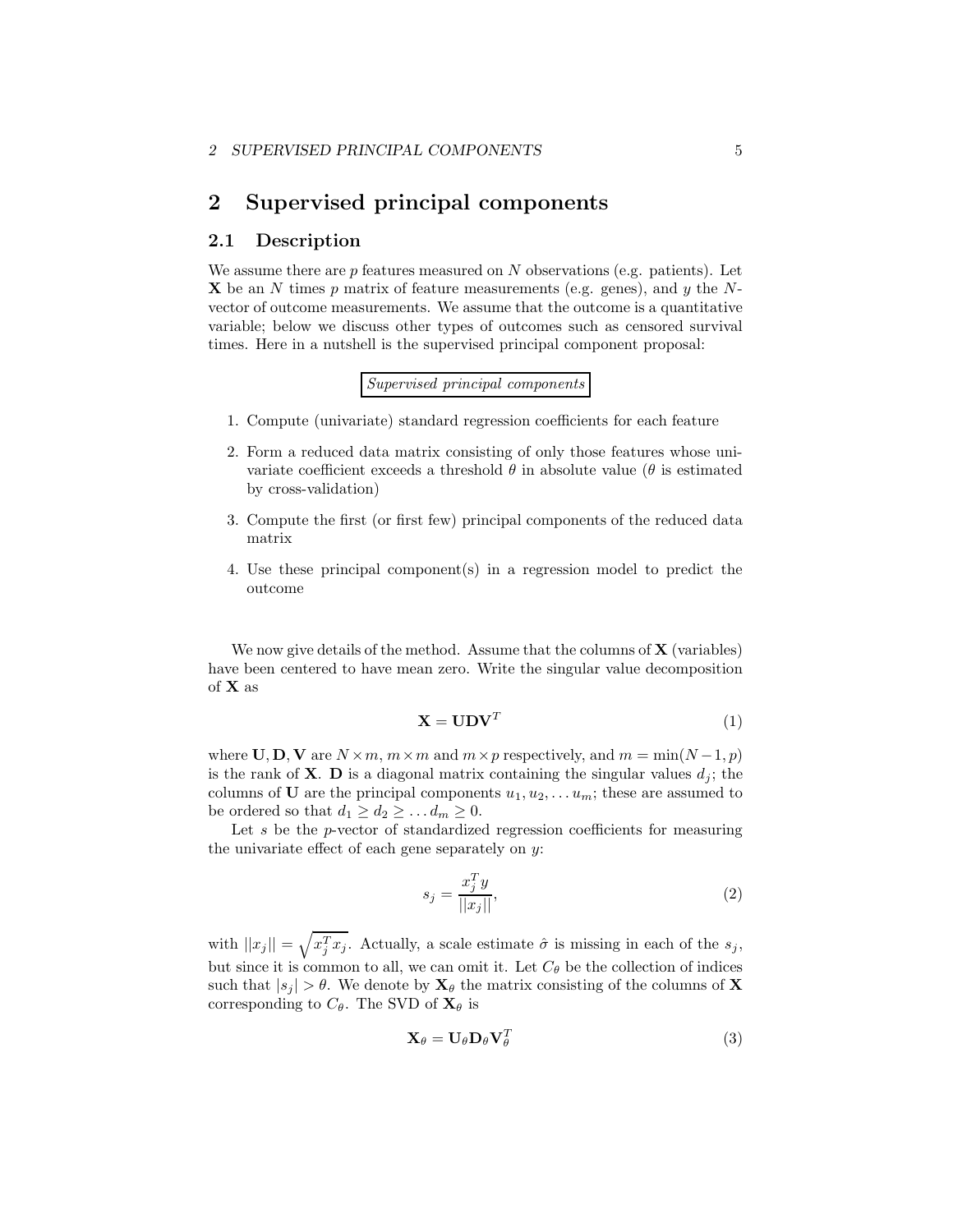#### 2 SUPERVISED PRINCIPAL COMPONENTS 6

Letting  $\mathbf{U}_{\theta} = (u_{\theta,1}, u_{\theta,2}, \dots u_{\theta,m})$ , we call  $u_{\theta,1}$  the first supervised principal component of X, and so on. We now fit a univariate linear regression model with response y and predictor  $u_{\theta,1}$ ,

$$
\hat{y}^{\text{spc},\theta} = \bar{y} + \hat{\gamma} \cdot u_{\theta,1}.\tag{4}
$$

Note that since  $u_{\theta,1}$  is a left singular vector of  $\mathbf{X}_{\theta}$ , it has mean zero and unit norm. Hence  $\hat{\gamma} = u_{\theta,1}^T y$ , and the intercept is  $\bar{y}$ , the mean of y (expanded here as a vector of such means).

We use cross-validation to estimate the best value of  $\theta$ . In most examples in this paper we consider only the first supervised principal component; in the examples of section 7, we allow the possibility of using more than one component.

Note that from (3),

$$
\mathbf{U}_{\theta} = \mathbf{X}_{\theta} \mathbf{V}_{\theta} \mathbf{D}_{\theta}^{-1} \n= \mathbf{X}_{\theta} \mathbf{W}_{\theta}.
$$
\n(5)

So, for example,  $u_{\theta,1}$  is a linear combination of the columns of  $\mathbf{X}_{\theta}$ :  $u_{\theta,1}$  =  $\mathbf{X}_{\theta} w_{\theta,1}$ . Hence our linear regression model estimate can be viewed as a restricted linear model estimate using all the predictors in  $\mathbf{X}_{\theta}$ :

$$
\hat{y}^{\text{spc},\theta} = \bar{y} + \hat{\gamma} \cdot \mathbf{X}_{\theta} w_{\theta,1} \tag{6}
$$

$$
= \bar{y} + \mathbf{X}_{\theta} \hat{\beta}_{\theta}, \tag{7}
$$

where  $\hat{\beta}_{\theta} = \hat{\gamma} w_{\theta,1}$ . In fact, by padding  $w_{\theta,1}$  with zeros (corresponding to the genes excluded by  $C_{\theta}$ ), our estimate is linear in all p genes.

Given a test feature vector  $x^*$ , we can make predictions from our regression model as follows:

1. We center each component of  $x^*$  using the means we derived on the training data:  $x_j^* \leftarrow x_j^* - \bar{x}_j$ .

2. 
$$
\hat{y}^* = \bar{y} + \hat{\gamma} \cdot x_{\theta}^{*T} w_{\theta,1} = \bar{y} + x_{\theta}^{*T} \hat{\beta}_{\theta},
$$

where  $x^*_{\theta}$  is the appropriate sub-vector of  $x^*$ .

In the case of uncorrelated predictors, it is easy to verify that the supervised principal components procedure has the desired behavior: it yields all predictors whose standardized univariate coefficients exceed  $\theta$  in absolute value.

Our proposal is also applicable to generalized regression settings, for example survival data, classification problems, or data typically analyzed by a generalized linear model. In these cases we use a score statistic in place of the standardized regression coefficients in (2) and use a proportional hazards or appropriate generalized regression in (4). Let  $\ell_i(\beta)$  be the log-likelihood or partial likelihood relating the data for a single predictor  $X_j$  and the outcome y, and let  $U_j(\beta_0) = d\ell/d\beta|_{\beta=\beta_0}, I_j(\beta_0) = -d^2\ell_j/d\beta^2|_{\beta=\beta_0}$ . Then the score statistic for predictor  $j$  has the form

$$
s_j = \frac{U_j(0)^2}{I_j(0)}.\t(8)
$$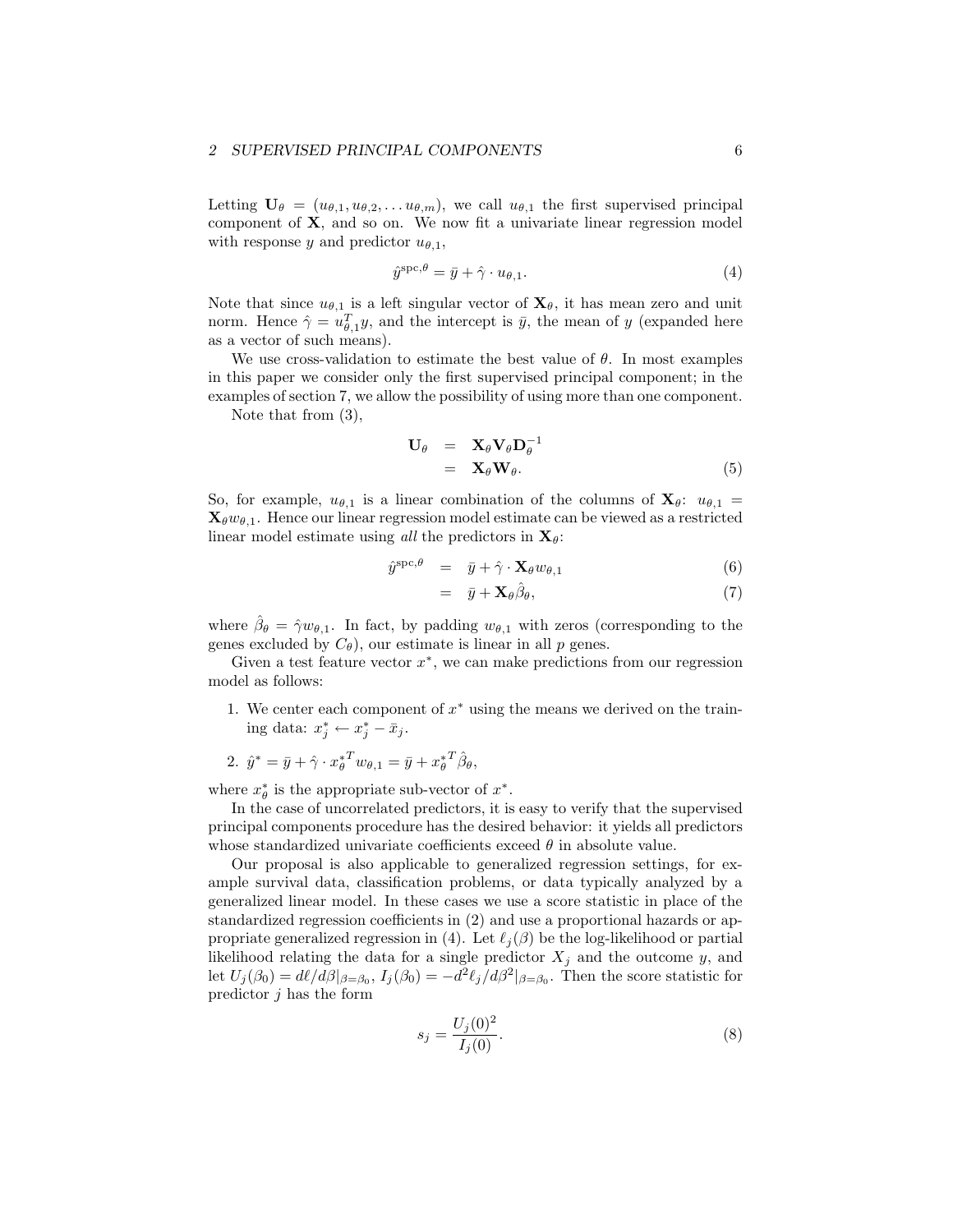#### 2 SUPERVISED PRINCIPAL COMPONENTS 7

Of course for the Gaussian log-likelihood, this quantity is equivalent to the standardized regression coefficient (2).

## 2.2 An underlying model

We now consider a model to support the supervised principal component method. Suppose we have a response variable  $Y$  which is related to an underlying latent variable U by a linear model

$$
Y = \beta_0 + \beta_1 U + \varepsilon. \tag{9}
$$

In addition, we have expression measurements on a set of genes  $X_j$  indexed by  $j \in \mathcal{P}$ , for which

$$
X_j = \alpha_{0j} + \alpha_{1j}U + \epsilon_j, \quad j \in \mathcal{P}.
$$
 (10)

We also have many additional genes  $X_k$ ,  $k \notin \mathcal{P}$  which are independent of U. We can think of U as a discrete or continuous aspect of a cell type, which we do not measure directly.  $P$  represents a set of genes comprising a pathway or process associated with this cell type, and the  $X_j$  are noisy measurements of their gene expression. We would like to identify  $P$ , estimate  $U$  and hence fit the prediction model (9). This is a special case of a latent structure model, or single-component factor analysis model (Mardia et al. 1979).

The supervised principle component algorithm (SPCA) can be seen as a method for fitting this model:

- 1. The screening step estimates the set  $\mathcal{P}$  by  $\hat{\mathcal{P}} = C_{\theta}$ ;
- 2. Given  $\hat{\mathcal{P}}$ , the SVD of  $\mathbf{X}_{\theta}$  estimates U in (10) by the largest principal component  $u_{\theta,1}$ ;
- 3. finally the regression fit (4) estimates (9).

Step  $(1)$  is natural, since under assumption Y is correlated with U, and hence through U, each of the  $X_j$ ,  $j \in \mathcal{P}$  is correlated with Y. Step (2) is natural if we assume the errors  $\epsilon_j$  have a Gaussian distribution, with the same variance. In this case the SVD provides the maximum likelihood estimates for the single factor model (Mardia et al. 1979). The regression in (3) is an obvious final step.

In fact, given  $P$ , the model defined by (9) and (10) is a special structured case of an errors-in-variables model (Miller 1986, Huffel and Lemmerling 2002). One could set up a joint optimization criterion

$$
\min_{\beta_0, \beta_1, \{\alpha_{0,j}, \alpha_{1,j}\}, u_1, \dots, u_N} \frac{\sum_{i=1}^N (y_i - \beta_0 - \beta_1 u_i)^2}{\sigma_Y^2} + \sum_{j \in \mathcal{P}} \frac{\sum_{i=1}^N (x_{ij} - \alpha_{0j} - \alpha_{1j} u_i)^2}{\sigma_X^2}
$$
\n(11)

Then it is easy to show that (11) can be solved by an augmented and weighted SVD problem. In detail, we form the augmented data matrix

$$
\mathbf{X}_a = (y : \mathbf{X}),\tag{12}
$$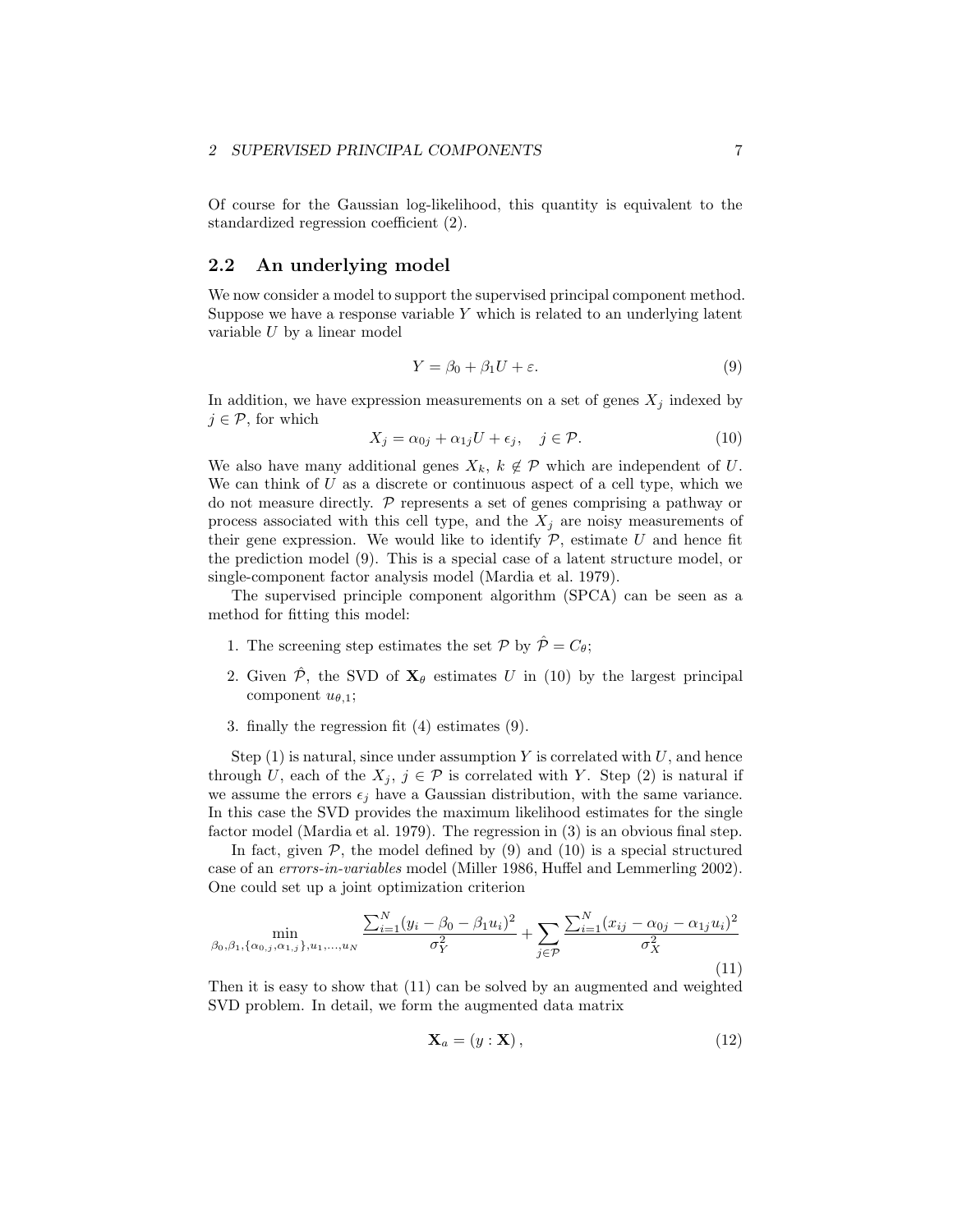#### 2 SUPERVISED PRINCIPAL COMPONENTS 8

assign weight  $\omega_1 = \sigma_X^2/\sigma_Y^2$  to the first column, and  $\omega_j = 1$  to the rest. Then with

$$
v_0 = \begin{pmatrix} \beta_0 \\ \alpha_{0j_1} \\ \vdots \\ \alpha_{0j_q} \end{pmatrix}, \quad v_1 = \begin{pmatrix} \beta_1 \\ \alpha_{1j_1} \\ \vdots \\ \alpha_{1j_q} \end{pmatrix}, \tag{13}
$$

(with  $q = |\mathcal{P}|$ ) the rank-1 weighted SVD  $\mathbf{X}_a \approx 1v_0^T + uv_1^T$  fits model (11). While this approach might seem more principled than our two-step procedure, SPCA has a distinct advantage.  $\hat{u}_{\theta,1} = \mathbf{X}_{\theta} w_{\theta,1}$ , and hence can be defined for future  $x^*$  data and be used for predictions. In the errors-in-variables approach,  $\hat{u}_{EV} = \mathbf{X}_{A} w_{EV}$ , which involves y as well, and leaves no obvious estimate for future data. We return to this model in Section 5.

This latent-variable model can be extended easily to accommodate multiple components  $U_1, \ldots, U_m$ . One way is to assume

$$
Y = \beta_0 + \sum_{m=1}^{M} \beta_m U_m + \varepsilon \tag{14}
$$

$$
X_j = \alpha_{0j} + \sum_{m=1}^{M} \alpha_{1jm} U_m + \epsilon_j, \quad j \in \mathcal{P}.
$$
 (15)

Fitting this model proceeds as before, except now we extract M rather one principal component from  $\mathbf{X}_{\theta}$ . We study this model more deeply in Section 8.

## 2.3 An example

The SPCA model anticipates other sources of variation in the data, unrelated to the response. In fact these sources can be even stronger than those driving the response, to the extent that principle components would identify them first. By guiding the principal components, SPCA extracts the desired components.

We simulated data from a scenario like that of Figure 2. We used 1000 genes and 40 samples, all with base error model being Gaussian with unit variance. We then defined the mean vectors  $\mu_1$  and  $\mu_2$  as follows. We divide the samples into consecutive blocks of 10, denoted by the sets  $(a, b, c, d)$ . Then

$$
\mu_{1i} = \begin{cases}\n-2 & \text{if } i \in a \cup b \\
+2 & \text{otherwise}\n\end{cases}
$$
\n(16)

$$
\mu_{2i} = \begin{cases}\n-1 & \text{if } i \in a \cup c \\
+1 & \text{otherwise}\n\end{cases}
$$
\n(17)

The first 200 genes have the mean structure  $\mu_1$ :

$$
x_{ij} = \mu_{1i} + \epsilon_{ij}, \ j = 1, \dots, 200; \quad i = 1, \dots, 40. \tag{18}
$$

The next 50 genes had mean structure  $\mu_2$ :

$$
x_{ij} = \mu_{2i} + \epsilon_{ij}, \ j = 201, \dots, 250; \quad i = 1, \dots, 40. \tag{19}
$$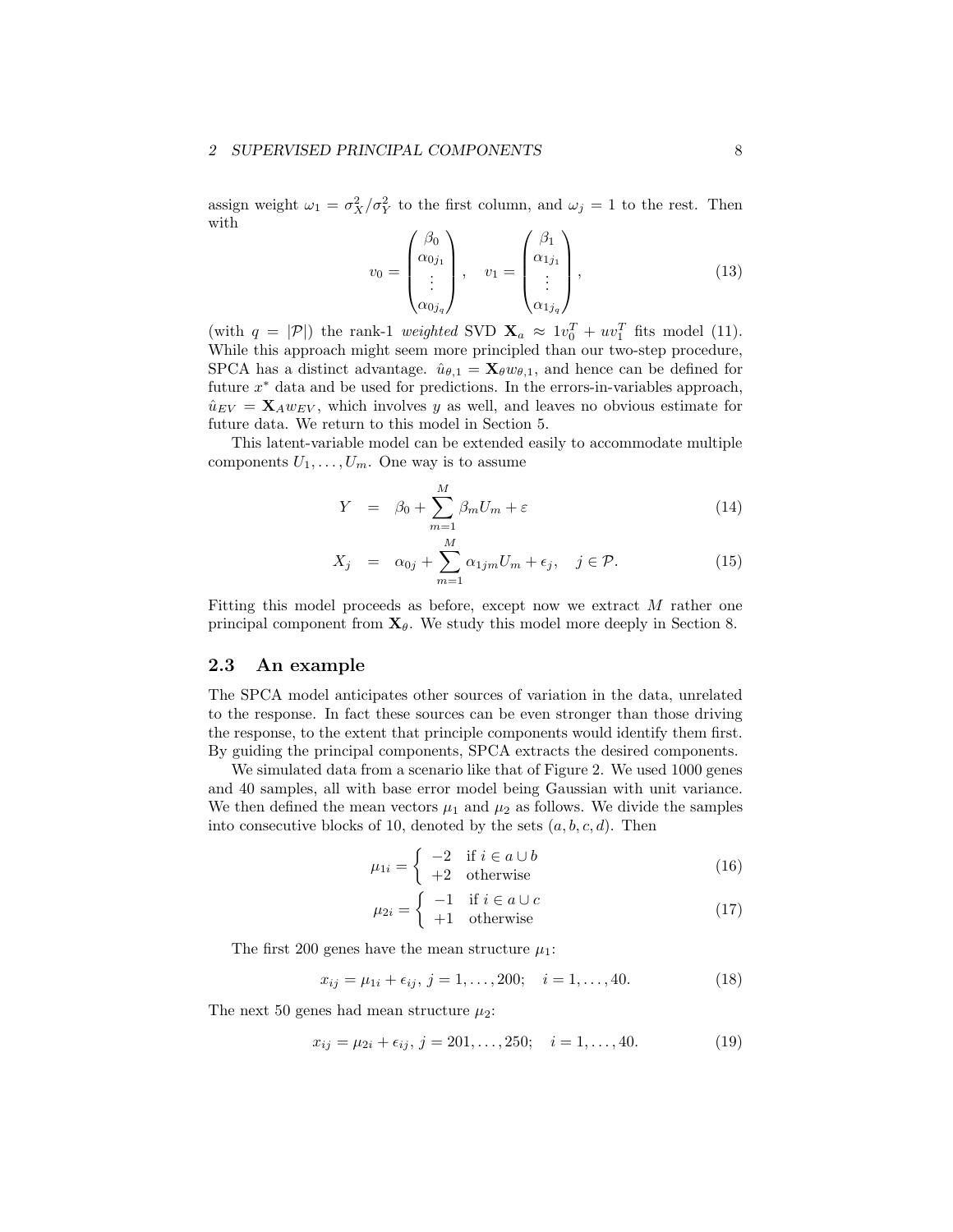In all cases,  $\epsilon_{ij} \sim N(0, 1)$ , which is also how the remaining 750 genes are defined. Finally the outcome is generated as  $y_i = \alpha \cdot \mu_{1_i} + (1 - \alpha) \cdot \mu_{2i} + \varepsilon_i$  where  $\varepsilon_i$  is  $N(0, 1)$ . The first two principal components of **X** are approximately  $\mu_1$  and  $\mu_2$ (see Figure 2).

We tried various values of  $\alpha \in [0, 1]$  as shown in Figure 3. Plotted is the correlation of the supervised principal component predictor with an independent (test set) realization of y, as  $\theta$  in the screening process  $|s_j| > \theta$  is varied. The number of genes surviving the screening is shown on the horizontal axis. The extreme right end of each plot represents standard principal components regression. When  $\alpha = 0$ , so that the outcome is correlated with the 2nd principal component, supervised PC easily improves upon principal components regression. When  $\alpha$  reaches 0.5, the advantage disappears, but supervised PC does no worse than principal components regression.

### 2.4 Importance scores and a reduced predictor

Having derived the predictor  $u_{\theta,1}$ , how do we assess the contributions of the  $p$  individual features? It is not true that the features that passed the screen  $|s_i| > \theta$  are necessarily important or are the only important features. Instead, we compute the importance score as the correlation between each feature and  $u_{\theta,1}$ :

$$
imp_j = \text{cor}(x_j, u_{\theta,1})
$$
\n(20)

Features j with large values of  $|\text{imp}_j|$  contribute most to the prediction of y.

Typically all p genes will have non-zero importance scores. We can take this idea further, and look for a reduced predictor that performs as well as  $u_{\theta,1}$ . We define

$$
\hat{u}_{\text{red}} = \sum s(\text{imp}_j, \gamma) \cdot x_j \tag{21}
$$

where  $s(x,t)$  is the soft-threshold function  $sign(x)(|x|-t)_{+}$ , + indicating positive part. With  $\gamma = 0$  most or all features will get non-zero weight; for larger values of  $\gamma$ , features with lower values of imp<sub>j</sub> get zero weight. We illustrate this idea in the next section.

The ability of supervised principal components to build a model based on only a small number of inputs is very important for practical applications. For example, a predictor that requires expression measurements for a few thousand genes is not likely to be useful in a everyday clinical settings: microarrays are too expensive and complex for everyday use, and simpler assays like RT-PCR can only measure 50 or 100 genes at a time. In addition, isolation of a smaller gene set could aid in biological understanding of the disease.

# 3 Example: survival of lymphoma patients

This data is taken from Rosenwald et al. (2002), consisting of 240 samples from patients with diffuse large B-cell lymphoma (DLBCL), with gene expression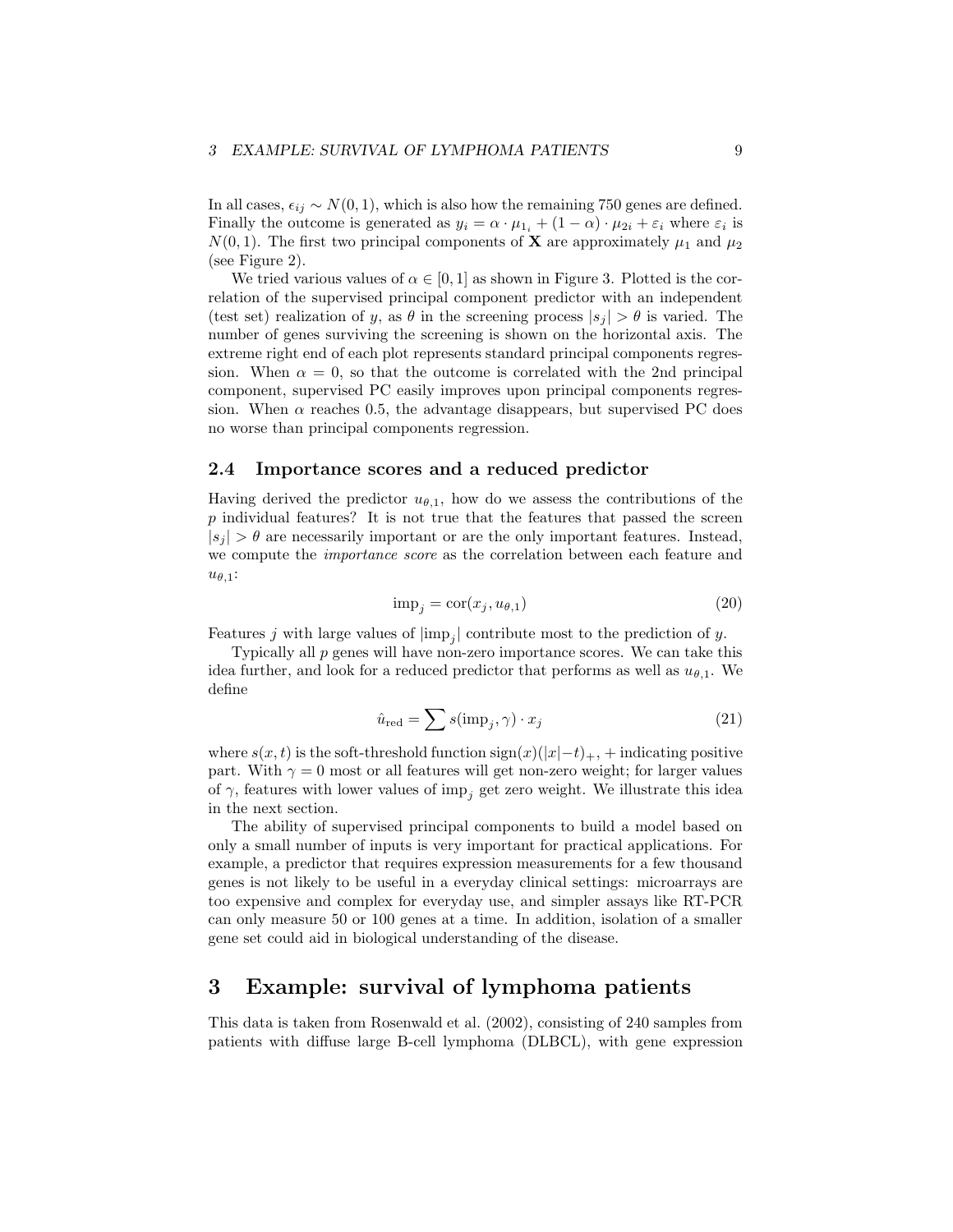

Figure 3: Correlation between the first supervised principal component  $u_{\theta,1}$  and a test outcome  $y$ , as the weight  $\alpha$  given to the first principal component in the data generation is varied. The number of genes used by the procedure is shown on the horizontal axis in each panel. The sharp switch in the first two panels corresponds to the point at which the order of the principal components is reversed.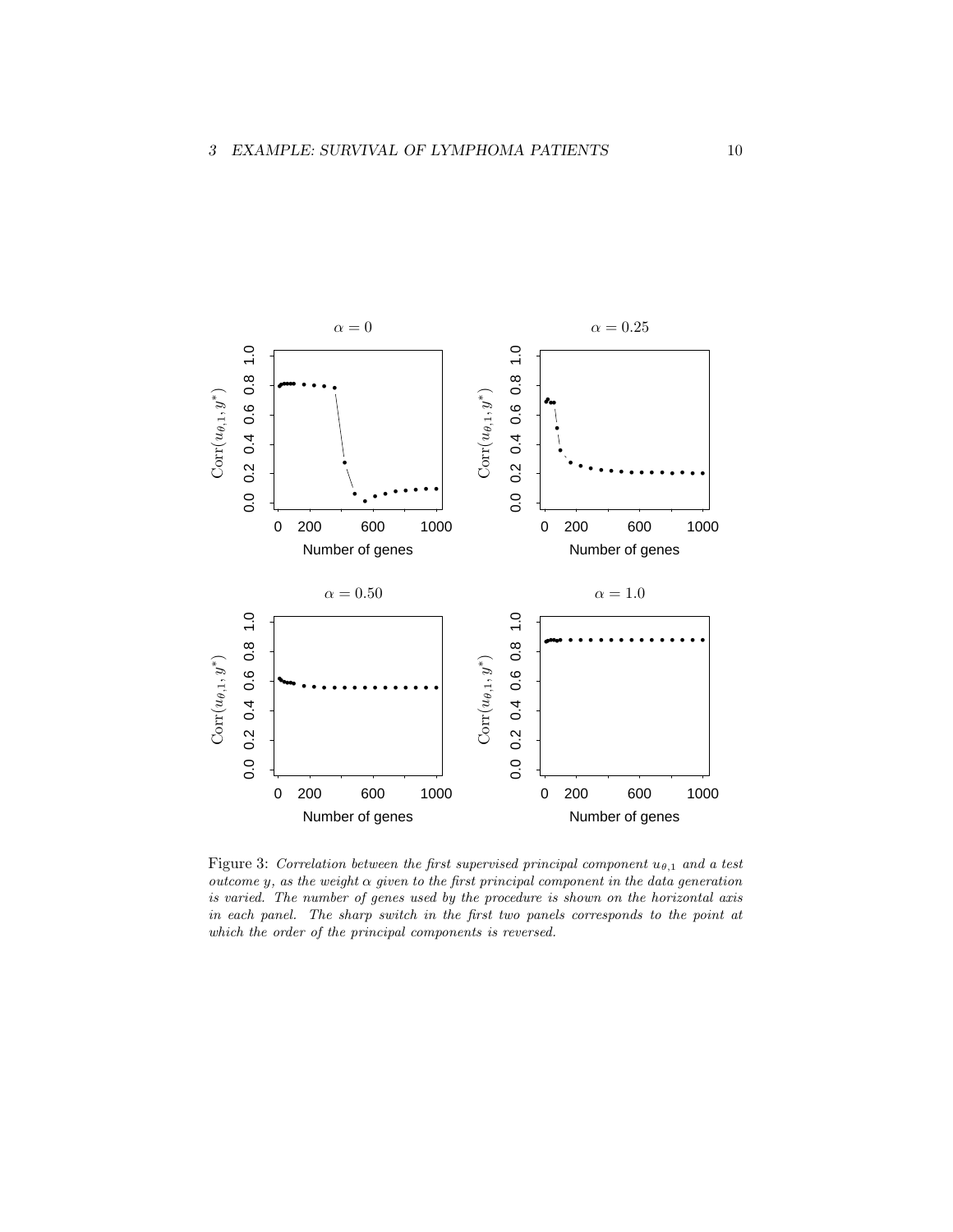#### 4 ADJUSTMENT FOR COVARIATES 11

| Method                                        |         | Z-score P-value |
|-----------------------------------------------|---------|-----------------|
| 1st principal component                       | $-1.04$ | 0.2940          |
| Partial least squares                         | 2.49    | 0.0130          |
| 1st supervised principal component (25 genes) | $-2.92$ | 0.0023          |

Table 1: Lymphoma data: Test sets results for the various methods

measurements for 7399 genes. The outcome was survival time, either observed or right censored. We randomly divided the samples into a training set of size 160 and a test set of size 80. The results of various procedures are shown in Table 1. We used the genes with top 25 Cox scores (cutoff of 3.53) in computing the first supervised principal component. Although PLS (described in Section 5) provides a strong predictor of survival, the supervised principal component is even stronger. This performance is typical, as shown in the studies of Section 6 and 7.

The left panel of Figure 4 shows the importance scores for each gene, plotted against the raw Cox score. The two sets of scores are correlated, but are far from identical. The right panel shows the average test set Cox score for the top k genes, when ranked on the training set by either supervised principal components or Cox score. Remarkably, genes ranked by the first supervised principal component exhibit higher test set Cox scores, than those obtained using the Cox score itself to do the ranking.

Note that methods like "significance analysis of microarrays" (Tusher et al.  $2001b$ ) use the Cox score as the basis for determining the genes that are strongly related to survival time. Figure 4 suggests that loading of each gene on the first supervised principal component might provide a better measure of significance than the Cox score.

Figure 5 shows the training set Cox score for the reduced predictor (21). We see that the best predictions can be obtained using as few as about 50 genes. The test set p-value from this reduced model is about the same as the raw model in the first line of Table 1. Figure 6 shows the top 50 genes and their loadings. Details are given in the figure caption.

# 4 Adjustment for covariates

Typically there may be covariates measured on each of the cases, and it might be of interest to adjust for these. For example in gene expression survival studies, in addition to the predictors  $X_1, X_2, \ldots X_p$ , we might have available covariates  $z = (z_1, z_2, \dots z_k)$  such as tumor stage and tumor type. There might be interest in finding gene expression predictors that work independently of stage and tumor; that is, having adjusted for these factors, the gene expression predictor is still strongly related to survival.

The supervised principal component procedure can be easily generalized to incorporate covariate adjustment. Obviously we want to include the covariates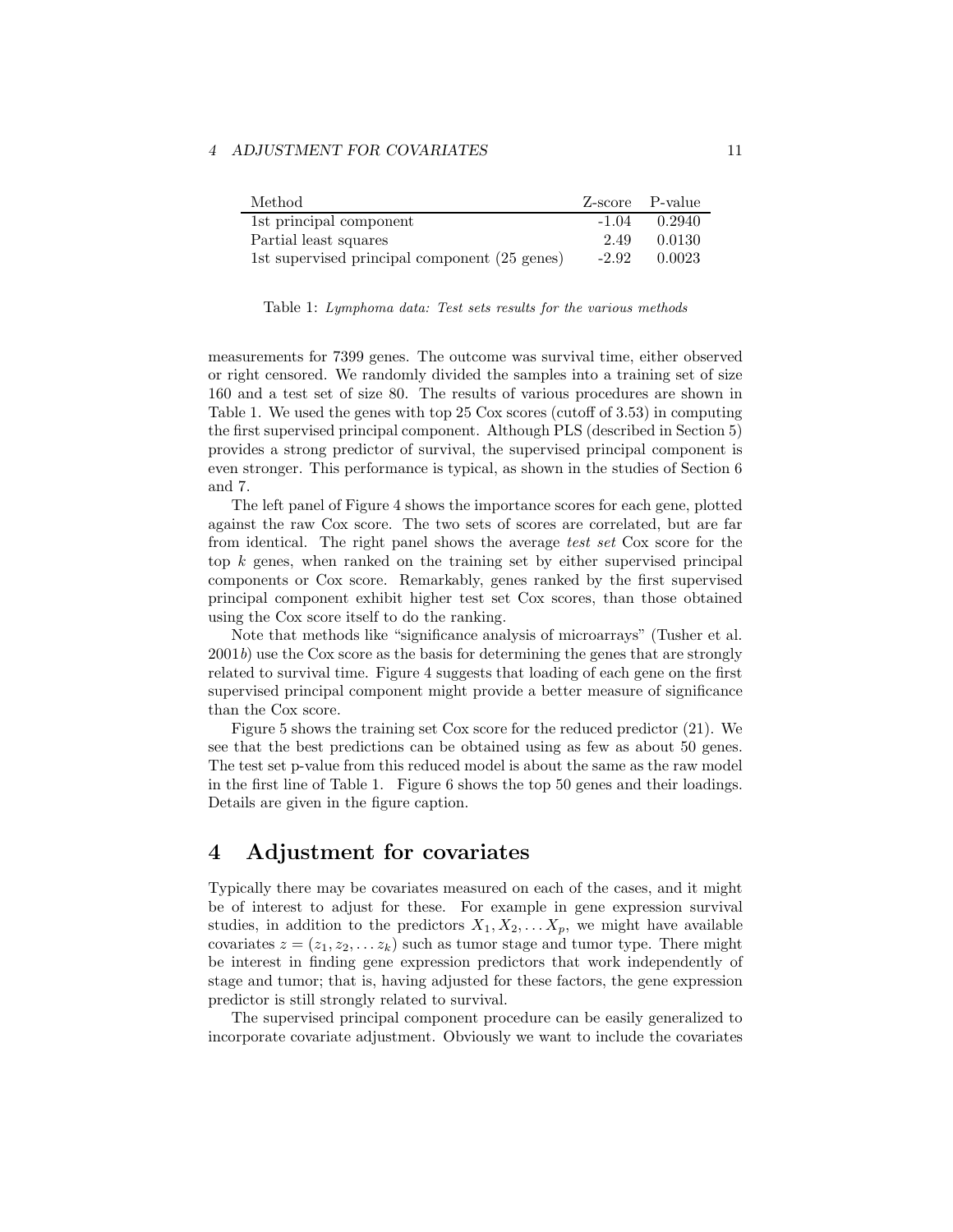

Figure 4: Lymphoma data: left panel shows the importance scores for each gene, plotted against the raw Cox score. The two sets of scores are correlated, but are far from identical. The right panel shows the average test set  $Cox$  score for the top  $k$ genes, when ranked on the training set by either supervised principal components or Cox score.



Figure 5: Lymphoma data: training set Cox score for the reduced predictor  $(21)$ , as the threshold  $\theta$  is varied. The corresponding number of genes used in the reduced predictor is shown along the top of the figure.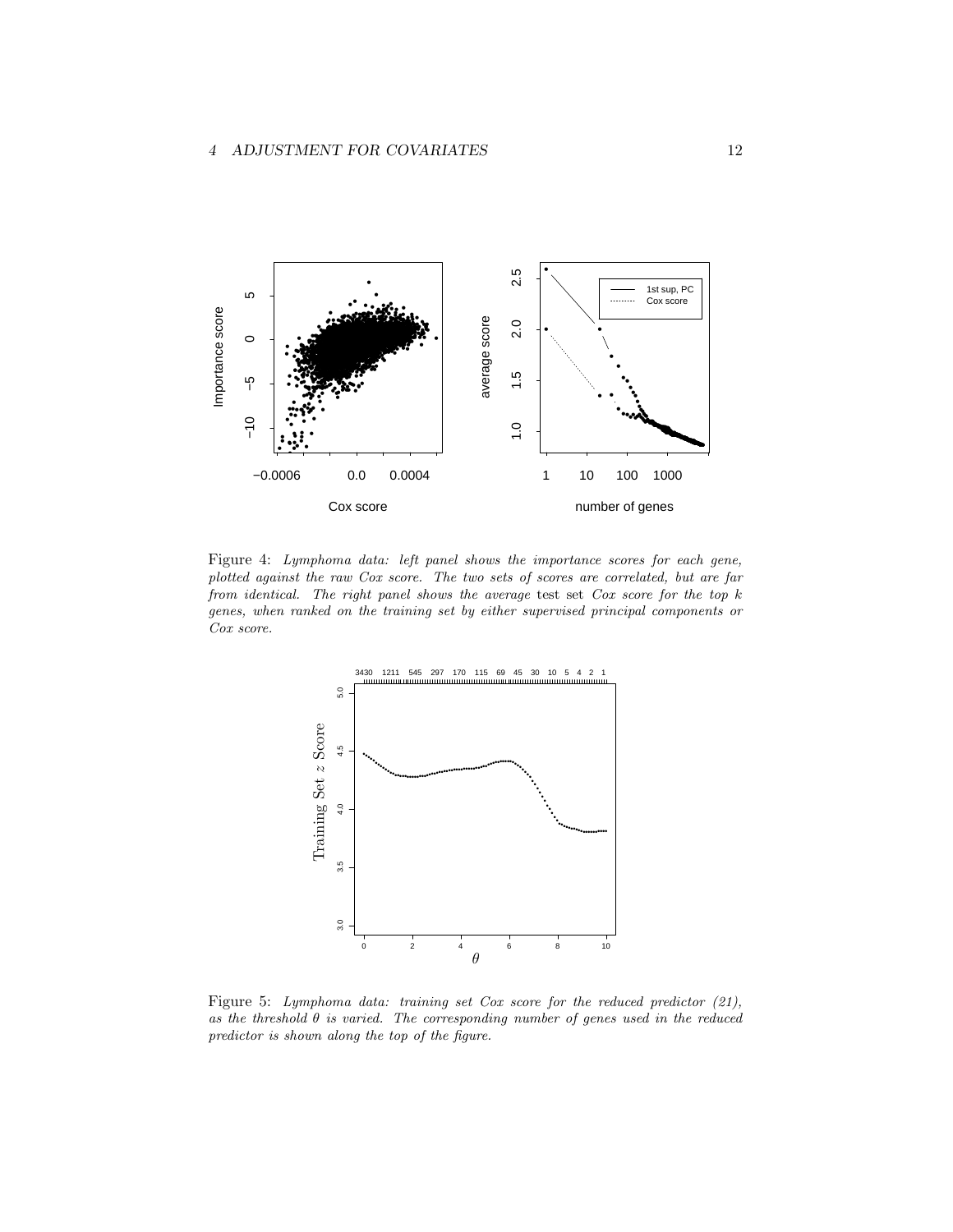

Figure 6: Lymphoma data: heatmap display of the top 50 genes. The top two rows of the figure show the observed survival times and first supervised principal component (SPC)  $u_{\theta,1}$ ; for survival times T censored at time c, we show  $\hat{E}(T|T \ge c)$  based on the Kaplan-Meier estimator. All columns have been sorted by increasing value of  $u_{\theta,1}$ . On the right of the heatmap the "loadings"  $w_{\theta,1}$  are shown (see (6)); the genes (rows) are sorted by decreasing value of their loading. All genes but the last one have positive loadings.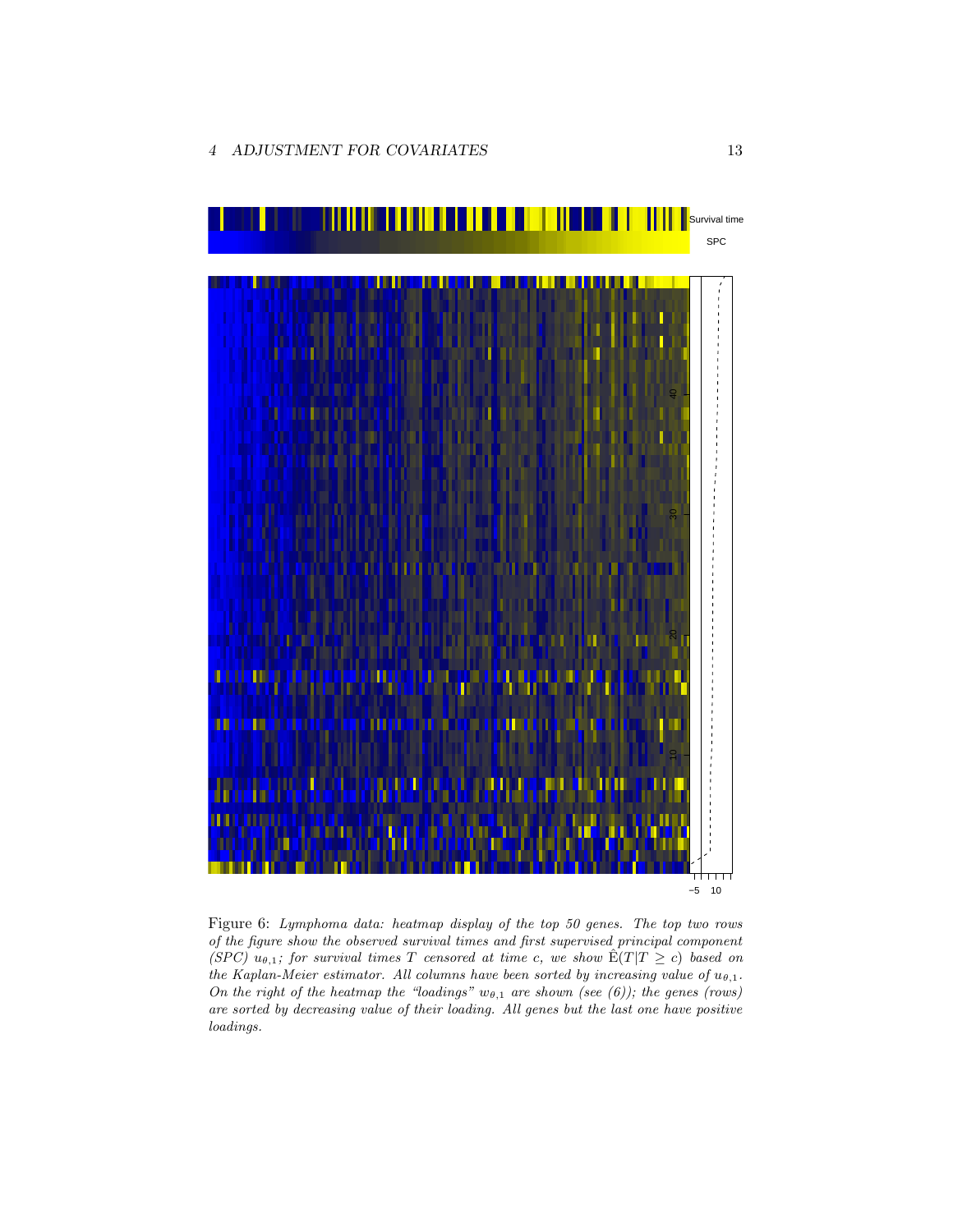$z$  in the final regression (4). However we can potentially do better by adjusting the predictor scores to account for the covariates z. In the case of the linear regression model, these adjusted scores are the usual t-statistics associated with the coefficient for  $x_j$  in a joint linear-model fit of y on z and  $x_j$ .

For likelihood models, we use the Rao score statistics, which generalize these (and are the square of the t-statistics above). In detail, we denote by  $\ell_i (\beta_1, \beta_2)$ . the log-likelihood for the model relating the outcome to predictor  $j$  and  $z$ , and  $U_i(\beta_1, \beta_2)$  and  $I_i(\beta_1, \beta_2)$  the corresponding gradient and information matrix. Here parameters  $\beta_1$  and  $\beta_2$  relate to predictor j and z respectively. Then in place of the log-likelihood score (8) we use the adjusted score

$$
s'_{j} = U_{j}(0, \hat{\beta}_{2})^{T} I_{j}(0, \hat{\beta}_{2}) U_{j}(0, \hat{\beta}_{2})
$$
\n(22)

where  $\hat{\beta}_2$  is the maximum likelihood estimator of  $\beta_2$ . Large values of  $s'_j$  correspond to predictors that are strongly related to the outcome, having adjusted for z. We then use these scores to define an adjusted first principal component score.

Figure 7 shows the result of applying this procedure to the DLBCL data, with z chosen to be the International Prognostic Index (IPI), a standard clinical risk score, graded as "low", "medium" or "high". In the left column we have stratified the (unadjusted) first principal component score into two groups, by cutting at its median. The survival curves in each IPI group are shown. The right column displays the survival curves using the adjusted first principal component. The gap between the pairs of curves is similar for the low and medium IPI groups, but is clearly larger for the high IPI group using the adjusted score. These curves are computed on the training set and so could be the result of over-fitting. In the test set there were very few patients in the high IPI group and we found no real differences between the adjusted and unadjusted analysis.

# 5 Some alternative approaches

In this section we discuss some alternative approaches to this problem: some classical, and some reflecting other approaches we have explored.

#### Ridge regression

Ridge regression (Hoerl and Kennard 1970) is a classical regression procedure when there are many correlated predictors, and one that could reasonably be applied in the present setting. Ridge regression fits the full linear regression model, but manages the large number of predictors in these genomic settings by regularization (Hastie and Tibshirani 2003). Ridge regression solves

$$
\min_{\beta} ||y - \beta_0 - \mathbf{X}\beta||^2 + \lambda ||\beta||^2,\tag{23}
$$

where the second term shrinks the coefficients toward zero. The regularization parameter  $\lambda$  controls the amount of shrinkage, and for even the smallest  $\lambda > 0$ ,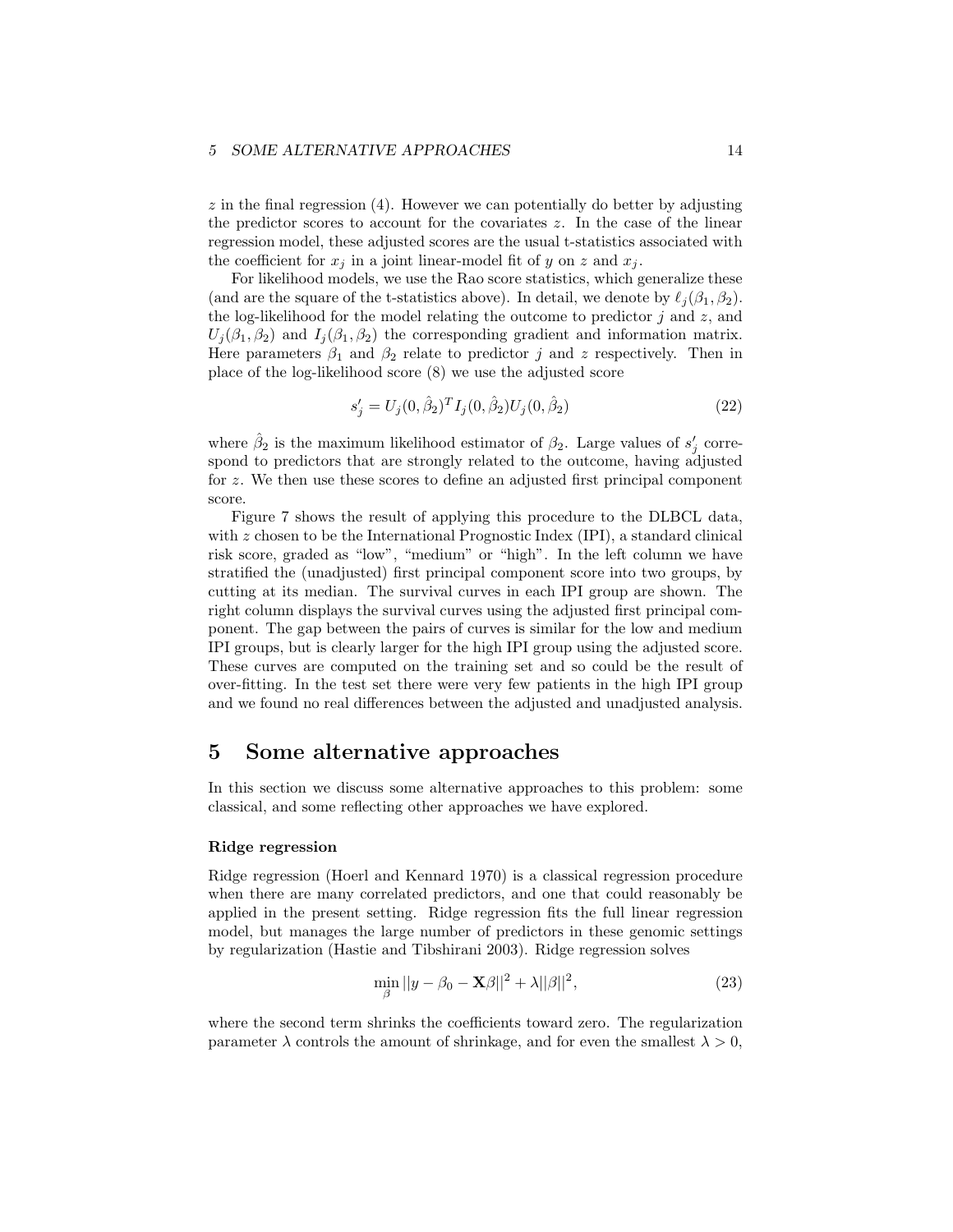

Figure 7: Adjusting for IPI in the lymphoma data. In the left column we have stratified the (unadjusted) first principal component score into two groups, by cutting at its median. The survival curves in each IPI group are shown. The right column displays the survival curves using the adjusted first principal component.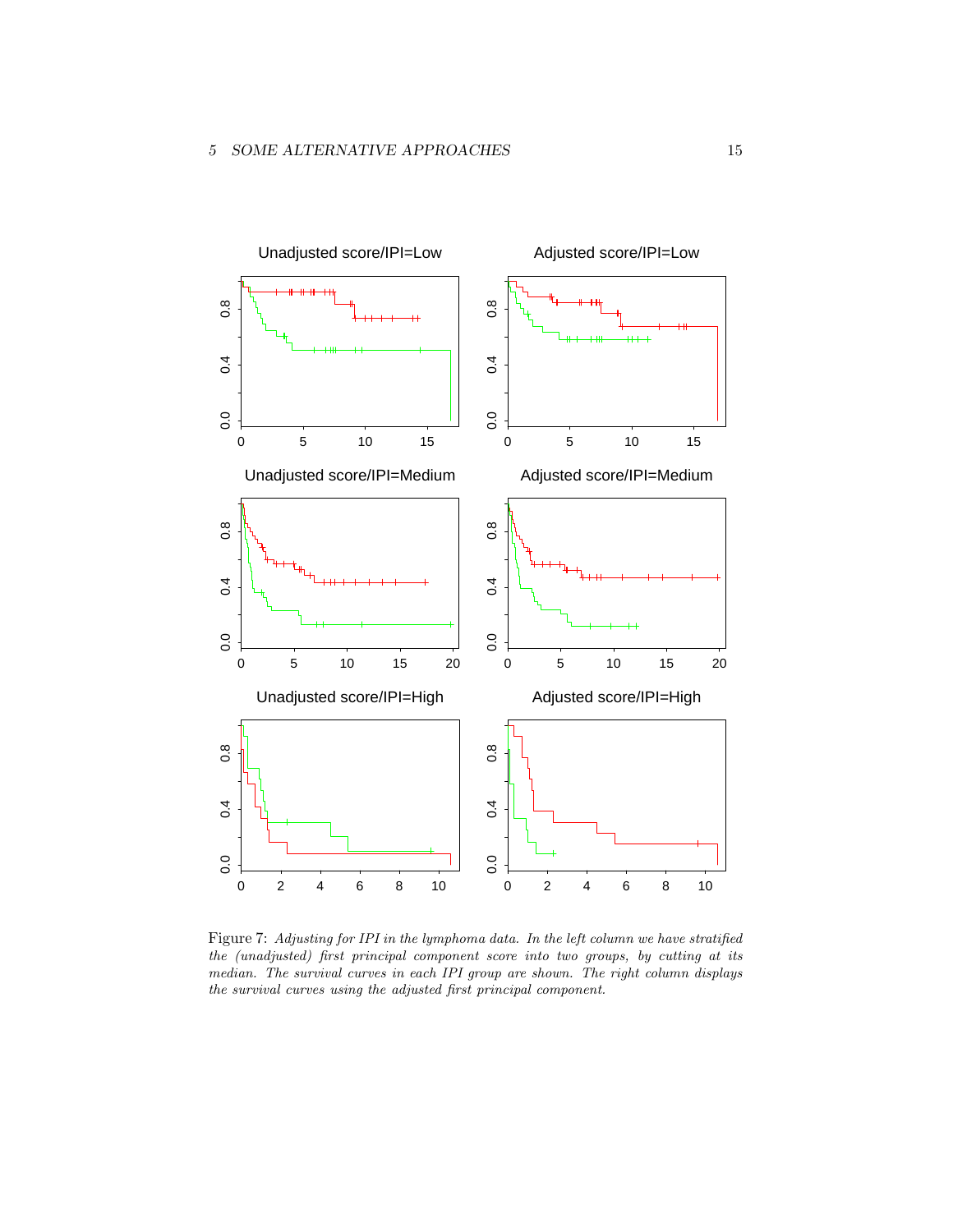the solution is defined and is unique. It can also be shown that this form of regularizations shrinks the coefficients of strongly correlated predictors toward each other, an attractive property in this setting.

Using the singular value representation (1), the fitted values from a ridge regression have the form

$$
\hat{y}^{RR} = \bar{y} + \mathbf{X}(\mathbf{X}^T \mathbf{X} + \lambda \mathbf{I})^{-1} \mathbf{X} y
$$
\n
$$
= \bar{y} + \sum_{j=1}^{m} u_j \frac{d_j^2}{d_j^2 + \lambda} u_j^T y. \tag{24}
$$

Ridge regression is like a smooth version of principal components regression; rather than retaining the first k principal components and discarding the rest, it weights the successive components by a factor that decreases with decreasing eigenvalue  $d_j^2$ . Note that ridge regression is a linear method, i.e  $\hat{y}^{RR}$  is a linear function of  $y$ ; in contrast, SPCA is non-linear, because of the initial gene-selection step.

We now consider several approaches to supervised principal components that modify the optimization criterion behind PCA in a supervisory fashion.

#### Partial least squares

Partial Least Squares (PLS) is one such approach, with a long history (Wold 1975, Frank and Friedman 1993, Hastie, Tibshirani and Friedman 2001). PLS works as follows

- 1. Standardize each of the variables to have zero mean and unit norm, and compute the univariate regression coefficients  $w = \mathbf{X}^T y$ .
- 2. define  $u_{\text{PLS}} = \mathbf{X}w$ , and use it in a linear regression model with y.

Although PLS goes on to find subsequent orthogonal components, one is sufficient for our purposes here. PLS explicitly uses y in estimating its latent variable. Interestingly, it can be shown that the (normalized)  $w$  in PLS solves (Frank and Friedman 1993)

$$
\max_{||w||=1} \text{Corr}^2(y, \mathbf{X}w) \text{Var}(\mathbf{X}w),\tag{25}
$$

a compromise between regression and PCA. We include PLS among the competitors in our comparisons in the next sections.

#### Mixed variance-covariance criterion

The largest principal component is that normalized linear combination  $z = \mathbf{X}v$ of the genes with the largest sample variance. Another way to supervise this would be to seek a linear combination  $z = \mathbf{X}v$  having both large variance and a large (squared) covariance with y, leading to the compromise criterion

$$
\max_{||v||=1} (1 - \alpha) \text{Var}(z) + \alpha \text{Cov}(z, y)^2 \quad \text{s.t. } z = \mathbf{X}v. \tag{26}
$$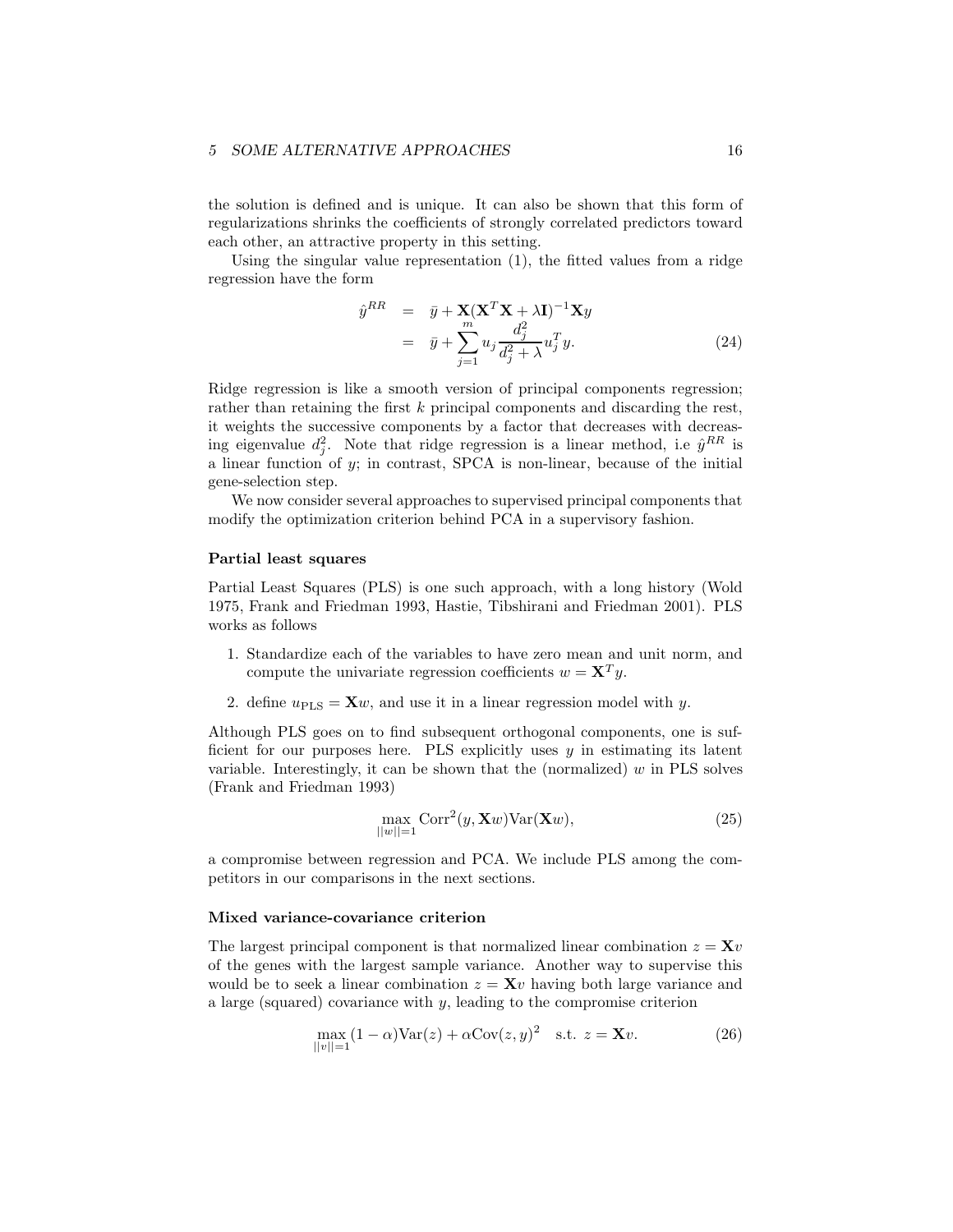This is equivalent to

$$
\max_{||v||=1} (1-\alpha)v^T \mathbf{X}^T \mathbf{X} v + \alpha v^T \mathbf{X}^T y y^T \mathbf{X} v \tag{27}
$$

If y is normalized to unit norm, then the second term in  $(27)$  is a regression sum of squares (regressing  $z$  on  $y$ ), and has the interpretation "the variance of z explained by  $y$ ". The solution v can be efficiently computed as the first right singular vector of the augmented  $(N + 1) \times p$  matrix

$$
\mathbf{X}_a = \begin{pmatrix} (1-\alpha)^{\frac{1}{2}} \mathbf{X} \\ \alpha^{\frac{1}{2}} y^T \mathbf{X} \end{pmatrix}
$$
 (28)

By varying the mixing parameter  $\alpha$  we control the amount of supervision. Although the mixed criterion can guide the sequence of eigenvectors, all genes have non-zero loadings which adds a lot of variance to the solution.

#### Supervised gene shaving

Hastie et al. (2000) proposed "gene shaving" as a method for clustering genes. The primary focus of their method was to find small clusters of highly correlated genes, whose average exhibited strong variance over the samples. They achieved this through an iterative procedure, which repeatedly computed the largest principal component of a subset of the genes, but after each iteration "shaved" away a fraction of the genes with small loadings. This produces a sequence of nested subsets of gene clusters, with successively stronger pairwise correlation and variance of the largest principal component.

They also proposed a supervised version of gene shaving, which uses precisely a mixed criterion of the form (27). Although this method has two tuning parameters,  $\alpha$  and the subset size, here we fix  $\alpha$  to the intermediate value of 0.5 and focus attention on the subset size. As in SPCA, for each subset the largest principal component is used to represent its genes.

This method is similar in flavor SPCA; it produces principal components of subset of genes, where the choice of subset is supervised. Simultaneously searching for sparse components with high variance and correlation with  $y$  is an attempt to omit features that might slip through the SPCA screening step. Our experiments in the next section show that shaving can exhibit very similar performance to SPCA, the latter having the advantage of being simpler to define, and only one tuning parameter to select.

#### Another mixed criterion

The largest normalized principal component  $u_1$  is the largest eigenvector of **XX**<sup>T</sup>. This follows easily from the SVD (1) and hence  $XX<sup>T</sup> = UD<sup>2</sup>U<sup>T</sup>$ . Intuitively, since

$$
u_1^T \mathbf{X} \mathbf{X}^T u_1 = \sum_{j=1}^p \langle u_1, x_j \rangle^2, \tag{29}
$$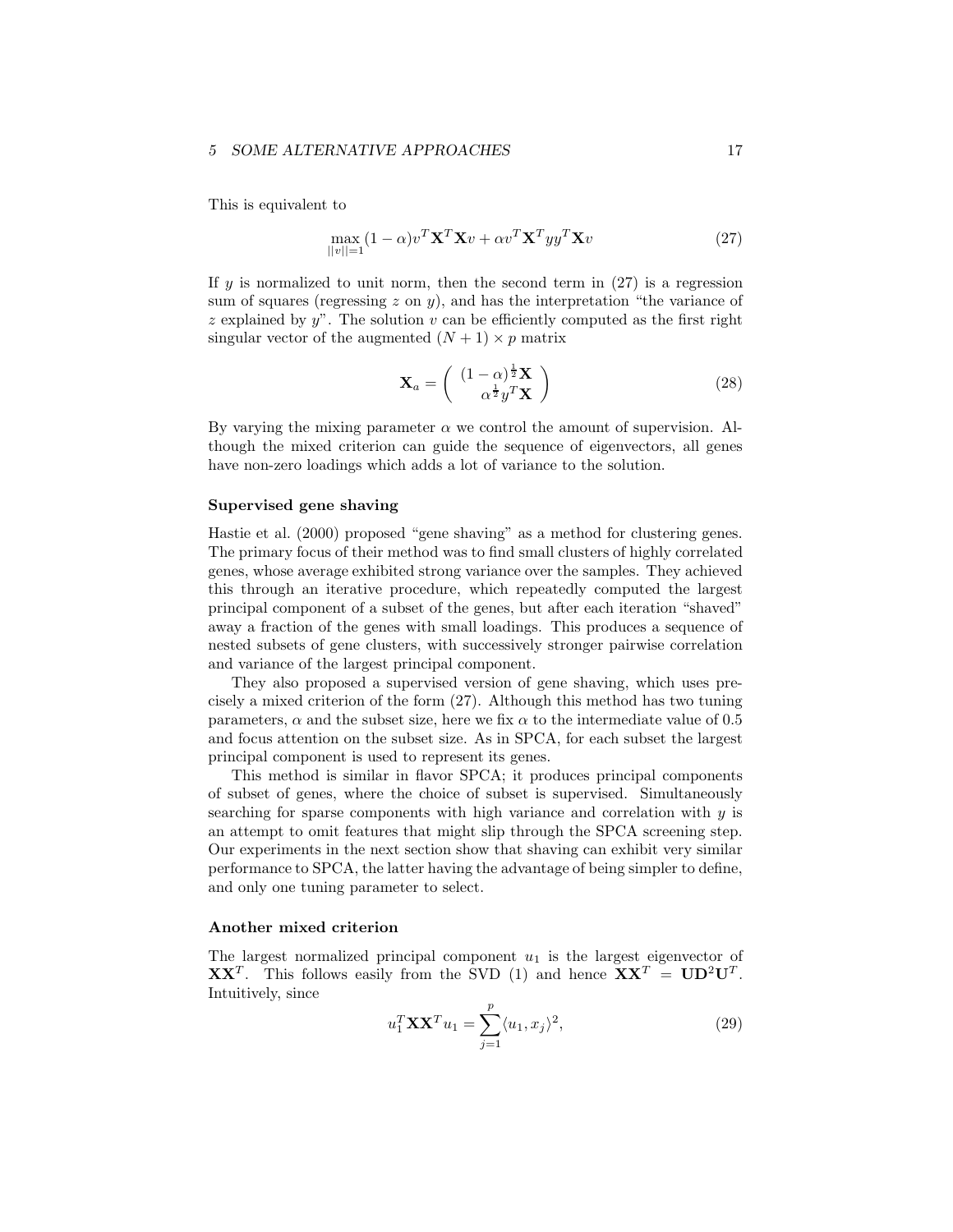we are seeking the vector  $u_1$  closest on average to each of the  $x_j$ . A natural supervised modification is to perturb this criterion in a manner that encourages the leading eigenvector to align with y:

$$
\max_{|u_1| \, ||u_1|| = 1} (1 - \alpha) \sum_{j=1}^p \langle u_1, x_j \rangle^2 + \alpha \langle u_1, y \rangle^2 \tag{30}
$$

Solving (30) amounts to finding the largest eigenvector of

$$
C(y; \alpha) = (1 - \alpha) \mathbf{X} \mathbf{X}^T + \alpha y y^T.
$$
 (31)

Equivalently, one could form an augmented matrix  $X_a$  with y in the  $(p +$ 1)st column. If we assign weights  $\alpha$  to this row and  $(1 - \alpha)$  to first p rows, then a weighted singular value decomposition of  $X_a$  is equivalent to an eigendecomposition of (30). We note that this is exactly the situation described in the errors-in-variables model  $(11)–(13)$  in Section 2.2. As mentioned there, the estimate  $u_1$  involves y as well as the  $x_j$ , so cannot be used directly with test data. This approach was not pursued further.

#### Discussion of methods

Figure 8 illustrates the methods discussed above on a simulation example with  $N = 100$  samples and  $p = 5000$  features. The data are generated according to the latent-variable model (34), where there are 4 dominant principal components, and the one associated with the response is ranked number 3 (when estimated from the data). The methods are identified in the figure caption. The leftmost M point corresponds to principal component regression using the largest PC. SPCA and shaving do much better than the other methods.

Figure 9 gives us a clue to what is going on. Shown are the first 1000 of 5000 feature loadings for two of the methods demonstrated in Figure 8 (chosen at the best solution points). Both methods correctly identified the important component (the one related to y involving the first 50 features). In a regular SVD of  $\bf{X}$ this important component was dominated by two other components. In detail, the training data from model (34) has four built-in components, with singular values computed to be 99.9, 88.3, 80.9 and 80.5 respectively. Empirically, we verified that component three is identified with the response mechanism, but its singular value is just above the noise level (the fifth singular value was 79.2). However, the mixed criterion also brings with it noisy coefficients, somewhat smaller, for ALL the other variables, while SPCA sets most of the other loadings to zero. The coefficients for shaving show a very similar pattern to SPCA, while those for ridge and PLS are very similar to the mixed criterion, and are not shown here.

Our experience on many similar examples is much the same, although the shaving method occasionally gets the wrong component completely. SPCA tends to be more reliable, is simpler to define, and hence our method of choice. The simulations in the next section support this choice as well.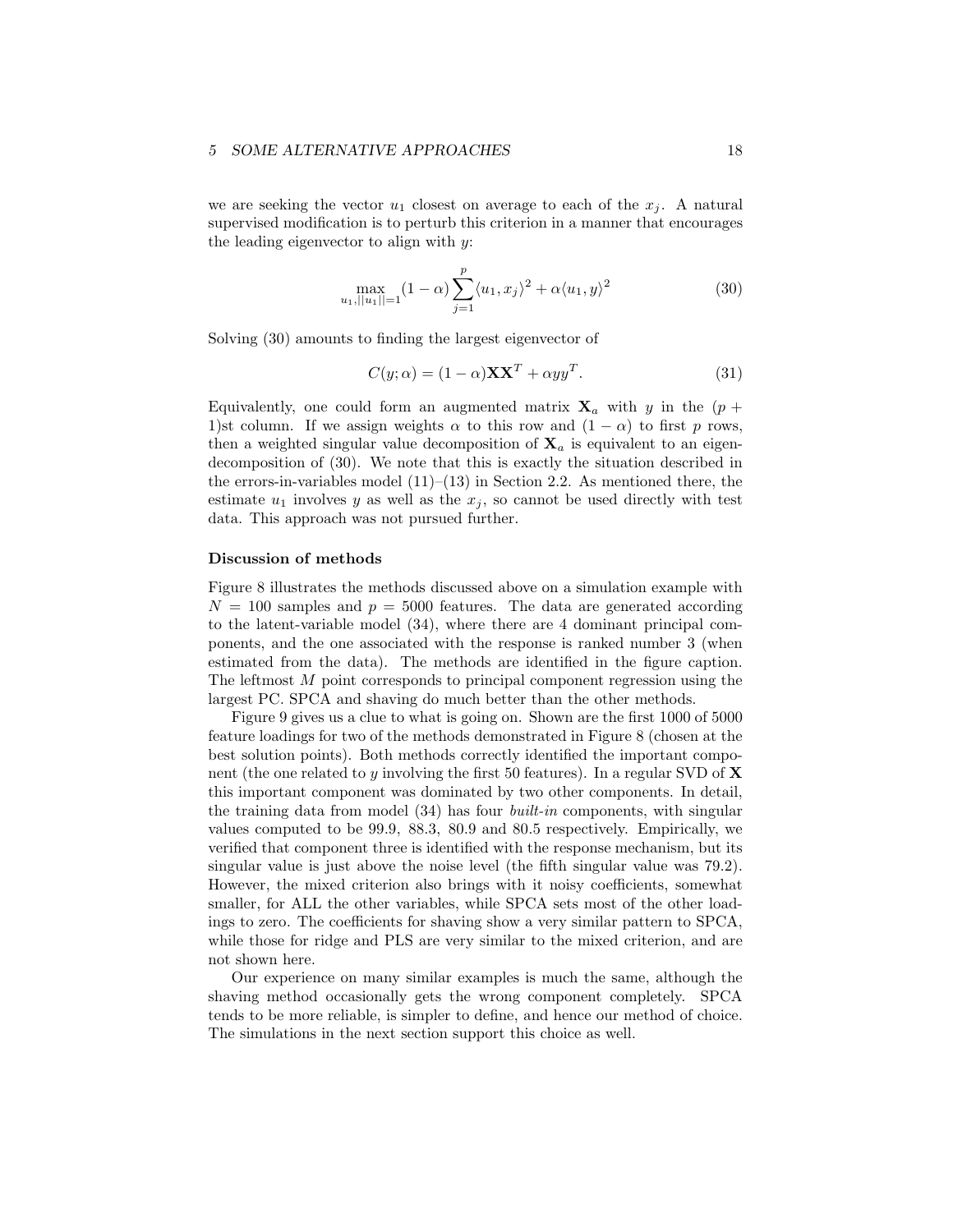

Figure 8: One simulation example illustrating typical behavior of the different methods. The data are generated according to the model  $(34)$  described in the next section, with  $N = 100$  and  $p = 5000$ . Ridge regression, PLS, and the mixed criterion all suffer from the very high dimensions. Although not shown, the regularization parameter  $\lambda$  for the ridge points increases to the right, as does the  $\alpha$  for the mixed criterion, the leftmost value being 0. Both shaving and SPCA are indexed by subset size. The line labeled "truth" uses the known linear combination of 50 features as the regression predictor.

# 6 Simulation studies

We performed two simulation studies to compare the performance of the methods that we have considered. Each simulated data set X consisted of 5000 "genes" (rows) and 100 "patients" (columns). Let  $x_{ij}$  denote the "expression level" of the ith gene and jth patient. In the first study we generated the data as follows:

$$
x_{ij} = \begin{cases} 3 + \epsilon_{ij} & \text{if } i \le 50, j \le 50 \\ 4 + \epsilon_{ij} & \text{if } i \le 50, j > 50 \\ 3.5 + \epsilon_{ij} & \text{if } i > 51 \end{cases}
$$
(32)

where the  $\epsilon_{ij}$  are independent normal random variables with mean 0 and variance 1. We also let

$$
y_j = \frac{\sum_{i=1}^{50} x_{ij}}{25} + \epsilon_j
$$
 (33)

where the  $\epsilon_j$  's are independent normal random variables with mean 0 and standard deviation 1.5.

We designed this simulation so that there are two "tumor subclasses." Patients 1 through 50 belong to "class 1," and patients 51 through 100 belong to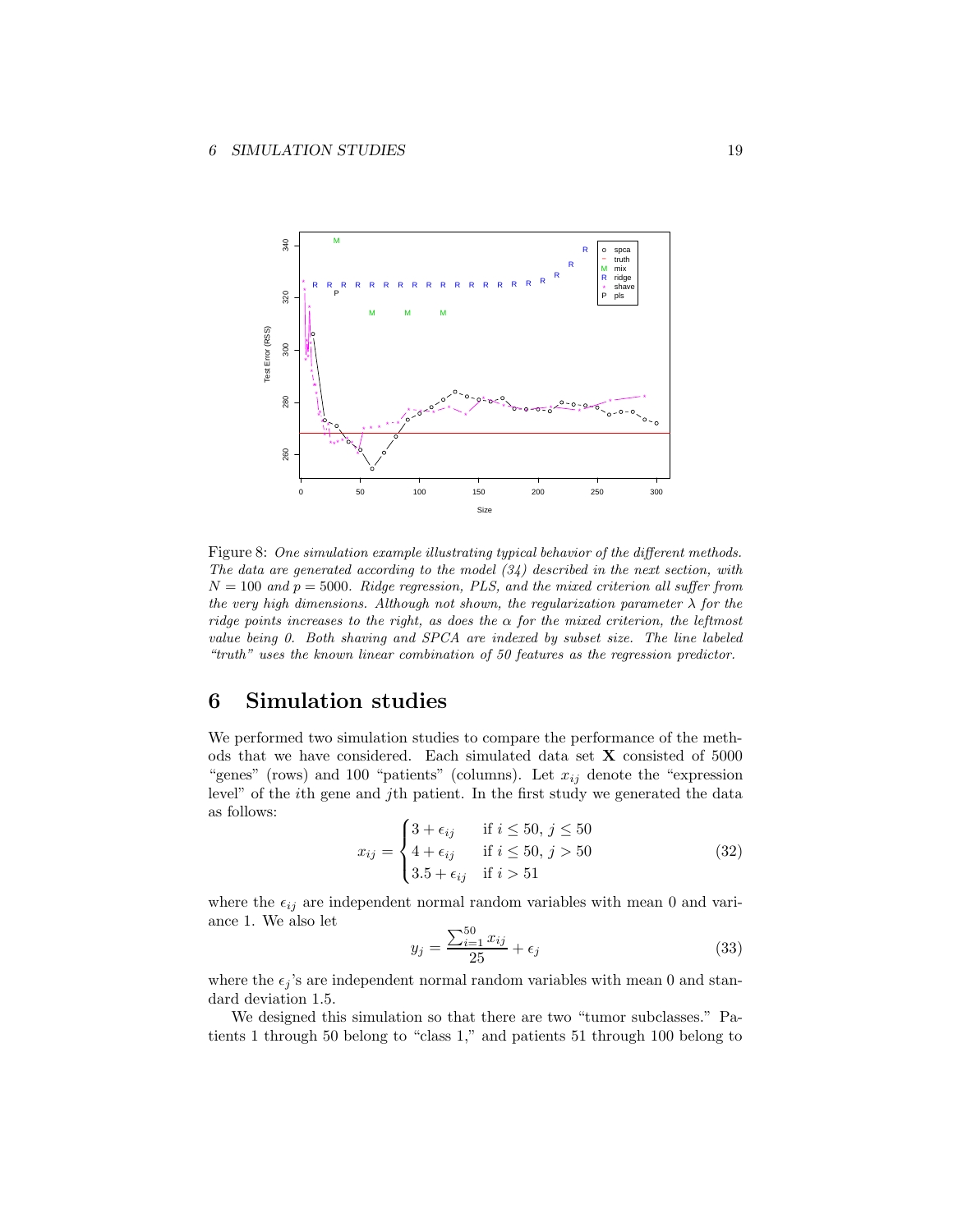

Figure 9: Feature loadings w for SPCA (left plot), and the mixed criterion (27) (right plot). The first 1000 of 5000 are shown, at the "best" solution point. The vertical line indicates that the first 50 variables generated the response. While both these methods were able to overwhelm the first two dominant principal components (which were unrelated to y), SPCA is able to ignore the majority of variables, while the mixed criterion gives them all weight, albeit more weight to the first 50.

"class 2." The first 50 genes have slightly lower average expression levels in the patients with tumor class 1. Furthermore, since  $y$  is proportional to the sum of the expression level of the first  $50$  genes,  $y$  is slightly lower for patients with tumor class 1. The other 4950 genes are unrelated to  $y$ .

We applied seven methods to this simulated data set: (1) principal components regression, (2) principal components regression using only the first principal component, (3) partial least squares (one direction), (4) ridge regression (see e.g. Hastie, Tibshirani and Friedman (2001), chapter 3), (5) supervised principal components, (6) mixd variance-covariance, and (7) gene shaving. We trained each of these models using a simulated data set generated as we described above. We select the optimal value of the tuning parameters for each method using 10-fold cross-validation. Then we used the same procedure to generate an independent test data set and used the models we built to predict y on the test data set. We repeated this procedure 10 times and averaged the results. Table 2 shows the errors produced by each model.

We see that gene shaving and supervised principal components produced smaller cross-validation and test errors than any of the other methods, with the former holding a small edge. Principal components regression and partial least squares gave comparable results (although principal components regression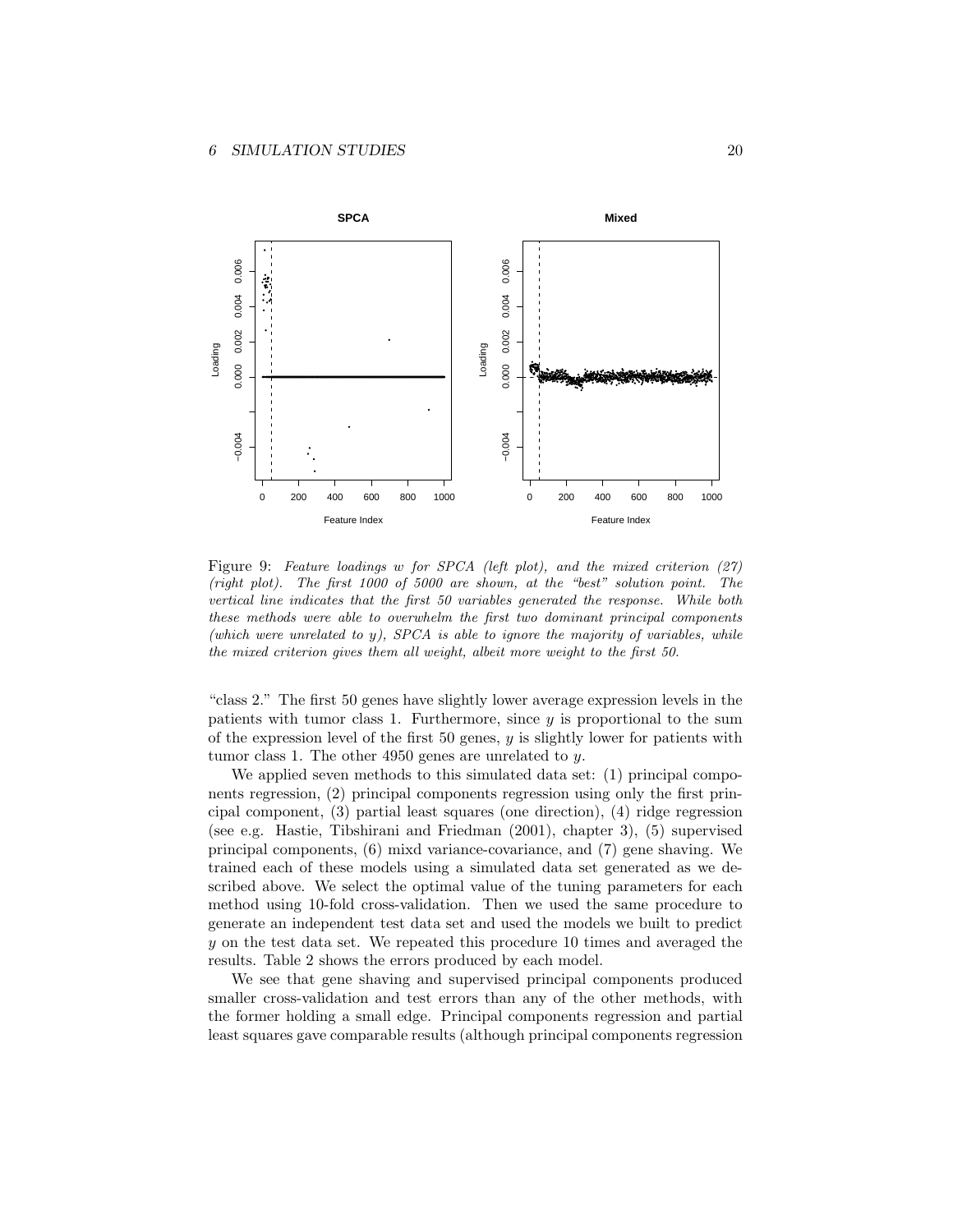| Method             | CV Error                   | Test Error                |
|--------------------|----------------------------|---------------------------|
| PCR.               | $\overline{290.5}$ (10.18) | $\overline{227.0}$ (7.36) |
| $\overline{PCR-1}$ | 315.3(12.43)               | 252.1(8.76)               |
| <b>PLS</b>         | 284.9(10.04)               | 219.8(7.43)               |
| Ridge regression   | 291.3 (10.94)              | $\overline{226.3}$ (7.89) |
| Supervised PC      | 242.0 (10.32)              | $\overline{184.6}$ (7.36) |
| Mixed var-cov.     | 282.5(11.07)               | 221.6(7.24)               |
| Gene shaving       | 219.6 (8.34)               | 163.0(4.34)               |

Table 2: Results of the simulation study based on the "easy" simulated data. Each entry in the table represents the squared error of the the test set predictions averaged over 10 simulations. The standard error of each error estimate is in parentheses. The prediction methods are: (1) principal components regression, (2) principal components regression restricted to using only one principal component, (3) partial least squares,  $(4)$  ridge regression,  $(5)$  supervised principal components,  $(6)$  mixed variancecovariance, and and (7) gene shaving.

performed slightly worse when restricted to one component).

Next, we generated a "harder" simulated data set. In this simulation, we generated each  $x_{ij}$  as follows:

$$
x_{ij} = \begin{cases} 3 + \epsilon_{ij} & \text{if } i \le 50, j \le 50 \\ 4 + \epsilon_{ij} & \text{if } i \le 50, j > 50 \\ 3.5 + 1.5 \cdot I(u_{1j} < 0.4) + \epsilon_{ij} & \text{if } 51 \le i \le 100 \\ 3.5 + 0.5 \cdot I(u_{2j} < 0.7) + \epsilon_{ij} & \text{if } 101 \le i \le 200 \\ 3.5 - 1.5 \cdot I(u_{3j} < 0.3) + \epsilon_{ij} & \text{if } 201 \le i \le 300 \\ 3.5 + \epsilon_{ij} & \text{if } i > 301 \end{cases}
$$
(34)

Here the  $u_{ij}$  are uniform random variables on  $(0, 1)$  and  $I(x)$  is an indicator function. For example, for each of the genes  $51-100$ , a single value  $u_{1j}$  is generated for sample  $j$ ; if this value is larger than 0.4, then all the genes in that block get 1.5 added. The motivation for this simulation is that there are other clusters of genes with similar expression patterns that are unrelated to  $y$ . This is likely to be the case in real microarray data, since there are pathways of genes (that probably have similar expression patterns) that are not related to y. Figures 8 and 9 illustrate some of the methods applied to a realization from this model.

We repeated the experiment described above using (34) to generate the data sets instead of (32). The results are given in Table 3. Most of the methods performed worse in this "harder" experiment. Once again gene shaving and supervised principal components produced smaller errors than any of the competing methods; gene shaving shows much more variability than supervised principal components in this case.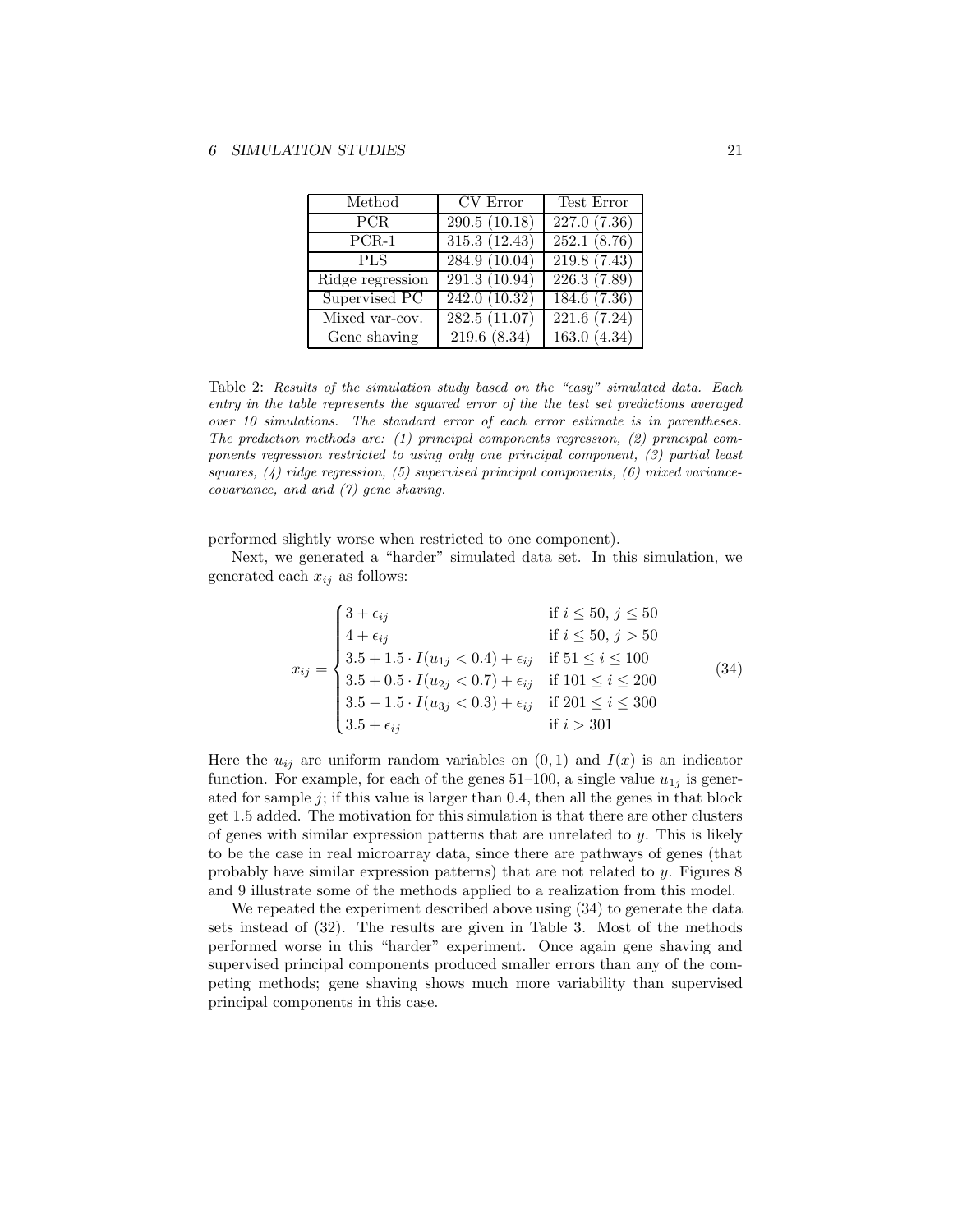| Method           | CV Error                   | Test Error                |
|------------------|----------------------------|---------------------------|
| PCR.             | $\overline{301.3}$ (14.47) | $\overline{303.3}$ (8.30) |
| $PCR-1$          | 318.7(14.90)               | 329.9(10.79)              |
| <b>PLS</b>       | 308.3(15.12)               | 300.0(7.22)               |
| Ridge regression | 312.5(14.50)               | 303.5(8.30)               |
| Supervised PC    | 231.3(11.07)               | $255.8\ (6.68)$           |
| Mixed var-cov.   | 301.6(14.05)               | 303.1(5.53)               |
| Gene shaving     | 228.9(12.02)               | 258.5(11.35)              |

Table 3: Results of the simulation study based on the "hard" simulated data. Each entry in the table represents the squared error of the the test set predictions averaged over 10 simulations. The standard error of each error estimate is in parentheses. The prediction methods are the same as in the previous table.

# 7 Application to various survival studies

Here we compare several methods for performing survival analysis on real DNA microarray data sets.[Some of these results are also reported in Bair and Tibshirani (2004)]. We applied the methods to four different data sets. First, we examined a microarray data set consisting of diffuse large B-cell lymphoma (DLBCL) patients (Rosenwald et al. 2002). There are 7399 genes, 160 training patients and 80 test patients in this data set. Second, we considered a breast cancer data set (van 't Veer et al. 2002). There were 4751 genes and 97 patients in this data set. We partitioned this data set into a training set of 44 patients and a test set of 53 patients.

Next, we examined a lung cancer data set (Beer et al. 2002). There were 7129 genes and 86 patients, which we partitioned into a training set of 43 patients and a test set of 43 patients. Finally, we considered a data set of acute myeloid leukemia (AML) patients (Bullinger et al. 2004). It consisted of 6283 genes and 116 patients. This data set was partitioned into a training set of 59 patients and a test set of 53 patients.

In addition to supervised principal components, we examined the following methods: principal components regression, partial least squares, and two other methods that we call "median cut," and "clustering-Cox", described in (Bair and Tibshirani 2004). Both of these methods turn the problem into a two-class classification problem and then apply the nearest shrunken centroid classifier of Tibshirani et al. (2001). The median cut method stratifies the patients into high or low risk, depending on whether they survived past the median survival time. The "clustering-Cox" method is like supervised principal components, using 2-means clustering applied to the genes with highest Cox scores.

For methods (3), (4) and (5), we allowed the possibility of using more than component, and chose this number by cross-validation. The results are shown in Table 4. Supervised principal components again performs better than the competing methods.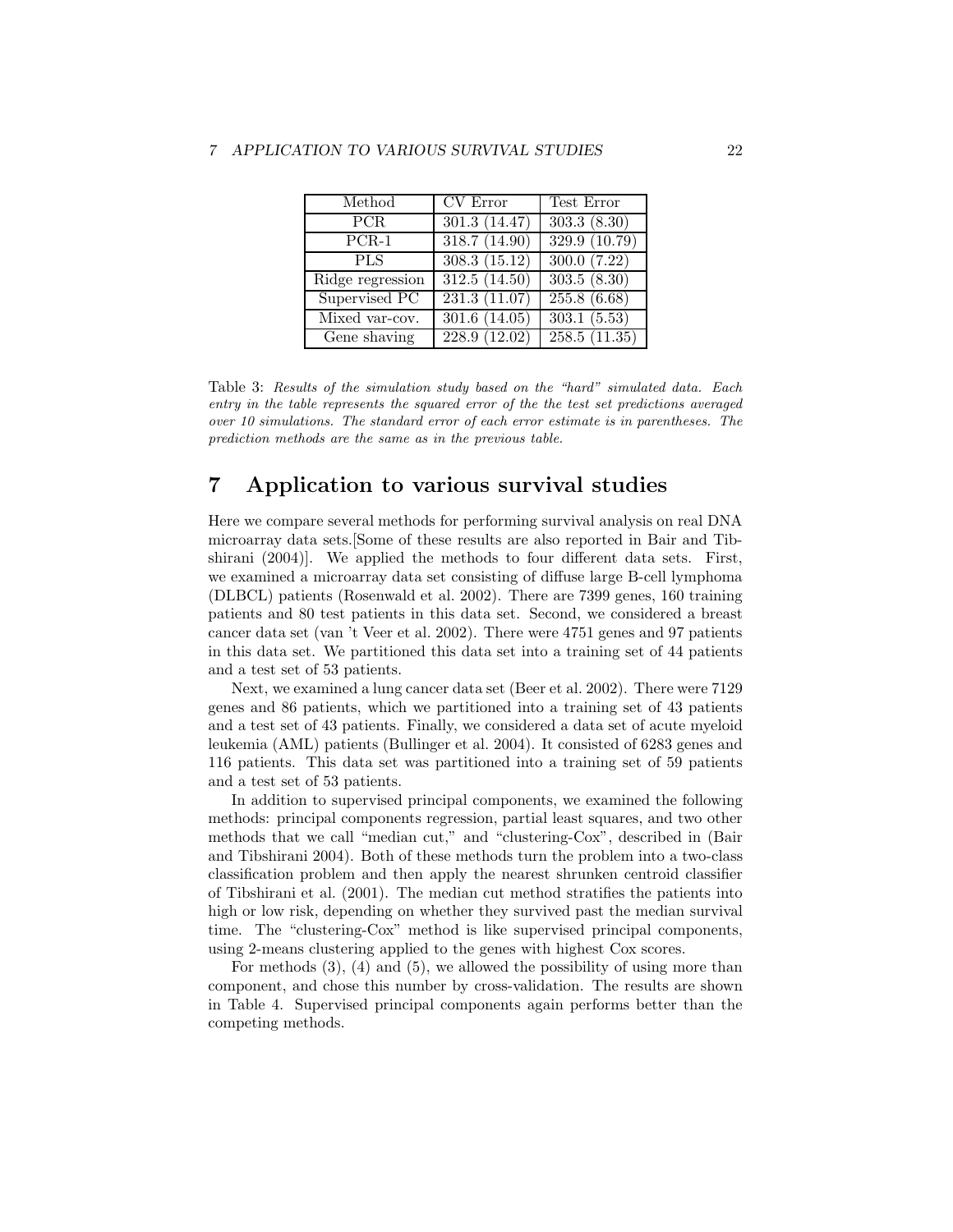|                                   | <b>DLBCL</b><br>a)            |                      |                | <b>Breast Cancer</b><br>(b) |                      |    |
|-----------------------------------|-------------------------------|----------------------|----------------|-----------------------------|----------------------|----|
| Method                            | $R^2$                         | p-val                | NC             | $R^2$                       | p-val                | NΟ |
| Median Cut                        | 0.05                          | 0.047                |                | 0.13                        | 0.0042               |    |
| $Clustering-Cox$                  | 0.08                          | 0.006                |                | 0.21                        | 0.0001               |    |
| <b>SPCA</b><br>3)                 | 0.11                          | 0.003                | $\overline{2}$ | 0.27                        | $2.1 \times 10^{-5}$ | 1  |
| PC Regression<br>4)               | 0.01                          | 0.024                | $\overline{2}$ | 0.22                        | 0.0003               | 3  |
| $(5)$ PLS                         | 0.10                          | 0.004                | 3              | 0.18                        | 0.0003               | 1  |
|                                   | Lung Cancer<br>$\mathbf{c}$ ) |                      |                |                             |                      |    |
|                                   |                               |                      |                |                             | 'd) AML              |    |
| Method                            | $R^2$                         | p-val                | NC             | $R^2$                       | p-val                | NC |
| Median Cut                        | 0.15                          | 0.0016               |                | 0.07                        | 0.0487               |    |
| $(2)$ Clustering-Cox              | 0.07                          | 0.0499               |                | 0.08                        | 0.0309               |    |
| <b>SPCA</b><br>3)                 | 0.36                          | $1.5 \times 10^{-7}$ | 3              | 0.16                        | 0.0013               | 3  |
| PC Regression<br>$\left(4\right)$ | 0.11                          | 0.0156               | 1              | 0.08                        | 0.0376               | 1  |

Table 4: Comparison of the different methods on four different datasets from cancer studies. The methods are (1) Assigning samples to a "low-risk" or "high-risk" group based on their median survival time. (2) Using 2-means clustering based on the genes with the largest Cox scores. (3) Using the supervised principal components method. (4) Using principal components regression. (5) Using partial least squares regression. Table lists the  $\mathbb{R}^2$  (proportion of log-likelihood explained) and p-values for the test set predictions as well as the number of components used.

# 8 Consistency of supervised principal components

In this section we show that the standard principal components regression is not consistent as the sample size and number of features grow, while supervised principal components is consistent under appropriate assumptions.

## 8.1 Setup

Suppose that the rows of  $X$  are independent and identically distributed. Then one can formulate a population model as follows. Denoting the rows by  $X_i^T$  $(i = 1, ..., N)$  we have the model :

$$
X_i \stackrel{i.i.d.}{\sim} N_p(\mu, \Sigma)
$$

where  $\Sigma$  ( $p \times p$ ) is the covariance matrix. Without loss of generality we shall assume  $\mu = 0$ , since it can be quite accurately estimated from data.

Suppose **X** is partitioned as  $X = (X_1, X_2)$  where  $X_1$  is  $N \times p_1$  and  $X_2$  is  $N \times p_2$  with  $p_1 + p_2 = p$ . We assume that the corresponding partition of  $\Sigma$  is given by

$$
\Sigma = \begin{bmatrix} \Sigma_1 & O \\ O & \Sigma_2 \end{bmatrix} \tag{35}
$$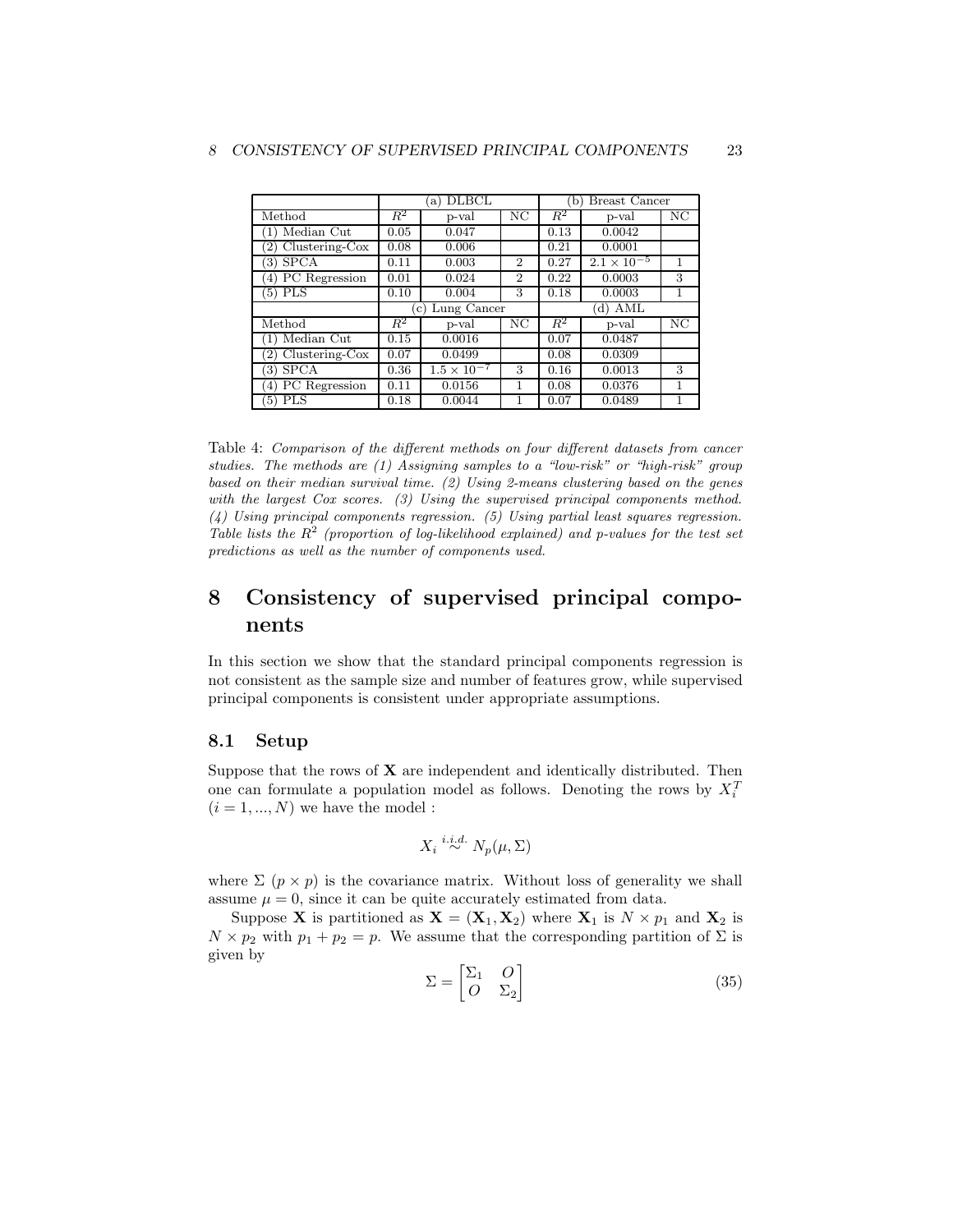Suppose further that we can represent  $\Sigma_1$   $(p_1 \times p_1)$  as

$$
\Sigma_1 = \sum_{k=1}^{M} \lambda_k \theta_k \theta_k^T + \sigma^2 I \tag{36}
$$

where  $\theta_k$  ( $k = 1, ..., M$ ) are mutually orthonormal eigenvectors and the eigenvalues  $\lambda_1 \geq \ldots \geq \lambda_M > 0$ .  $\sigma^2 > 0$  represents the contribution of (isotropic) "background noise" that is unrelated to the interactions among genes. This model can be described as a covariance model for gene expressions that is an M-rank perturbation of identity. Here  $1 \leq M \leq p_1 - 1$ .

Our assumption is that  $X_1$  is the matrix containing all the columns whose variations are related to the variations in  $y$ . First we assume that the selection procedure is such that it selects  $X_1$  with probability 1. In section 8.5 we consider the more realistic scenario in which we estimate this subspace from the data. Our key assumptions regarding the matrix  $\Sigma_1$  are the following.

A1 The eigenvalues of  $\Sigma_1$  satisfy the *identifiability condition*:

$$
\lambda_1 > \ldots > \lambda_M > 0
$$

and M is a fixed positive integer.

**A2**  $p_1 \to \infty$  as N increases to infinity in such a way that  $\frac{p_1}{N} \to 0$ .

Note that  $p_1$  could as well be fixed, but if not, our result still holds provided that **A2** holds. We may also let  $\sigma^2$  and  $\lambda_k$ 's vary with N. However, then we need to replace conditions  $\mathbf{A1}$  and  $\mathbf{A2}$  by

**A1'** The eigenvalues are such that  $\frac{\lambda_k}{\lambda_1} \to \rho_k$  for  $k = 1, ..., M$  with  $1 = \rho_1 >$  $\rho_2 > \ldots > \rho_M > 0$  and  $\lambda_1 \to c > 0$  as  $N \to \infty$ . Moreover,  $\sigma^2 \to \sigma_0^2 \in$  $[0, \infty)$  as  $N \to \infty$ .

**A2'**  $p_1$  varies with N in such a way that  $\frac{\sigma^2 p_1(\log N)^2}{N\lambda_1} \to 0$  as  $N \to \infty$ .

## 8.2 The underlying regression model

In this setting we can denote the rows of  $X_1$  by  $X_i^T$ ,  $i = 1, ..., N$  and express them as

$$
X_i = \sum_{k=1}^{M} \eta_{ik} \sqrt{\lambda_k} \theta_k + \sigma w_i, \qquad i = 1, \dots, N
$$
 (37)

where  $\eta_{ik}$  are i.i.d.  $N(0, 1)$  random variables,  $w_i$  are i.i.d.  $N_p(0, I)$  random vectors and  $\eta$ 's and w's are independent. Let  $\eta_k$  denote the vector  $(\eta_{1k}, \ldots, \eta_{Nk})^T$ .

Observe that this model and the model for response (described in (39) below) are closely related to the latent variables model considered in Section 2.2 (cf. equations  $(9)$ ,  $(9)$ ,  $(14)$  and  $(15)$ . However for identifiability purposes we now require that  $\eta_k$ 's be uncorrelated, which was not necessary for the analogous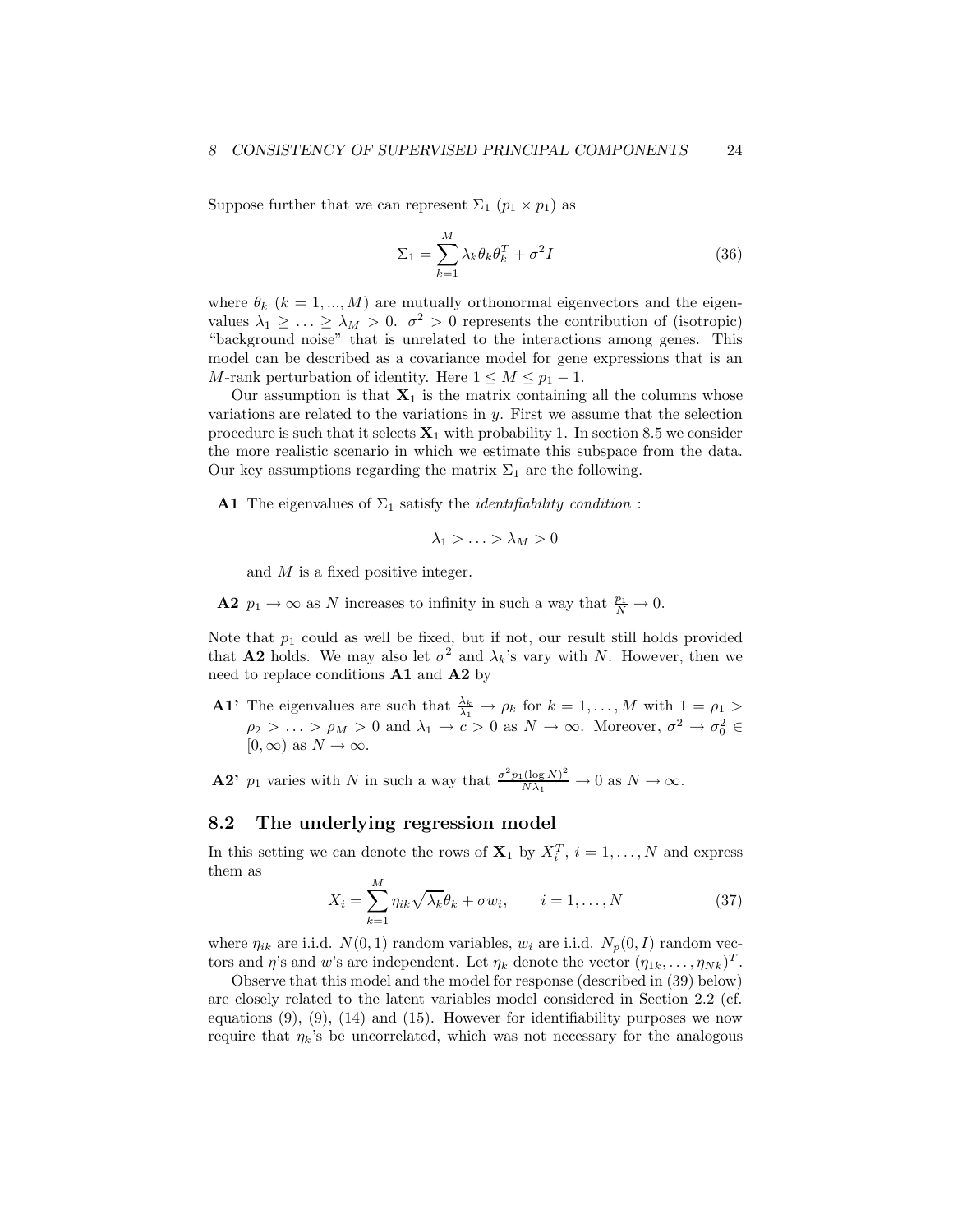variables  $U_m$ 's in eqn. (15). In essence our results are stronger than we might need in actual practice: we prove the consistency of not just the latent variance subspace but also that of its separate components.

Remark : Notice that conditions A1' and A2' make allowance for the possibility that  $\frac{\lambda_1}{\sigma^2} \to \infty$  and  $\frac{p_1}{N}$  converges to a positive limit. This particular fact becomes relevant when we try to connect to the scenario that we describe now. Suppose  $M = 1$ , and as before let P be the genes forming the columns of matrix  $\mathbf{X}_1$ . Then  $|\mathcal{P}| = p_1$ , and

$$
X_{ij} = \sqrt{\lambda_1} \theta_{j1} \eta_{i1} + \sigma w_{ij}, \qquad j \in \mathcal{P}
$$

represent the expression for the genes in the set  $P$  of *i*-th array (replicate),  $i = 1, \ldots, N$ . (Compare with eqn. (10) in Section 2.2). In this case, if  $\sqrt{\lambda_1} \theta_{j1}$ is of roughly the same magnitude for all  $j \in \mathcal{P}$ , then  $\lambda_1 \sim p_1$  as  $p_1 \to \infty$ . Even otherwise, it is reasonable to think that the "signal-to-noise ratio"  $\frac{\lambda_1}{\sigma^2}$  is going to  $\infty$  as  $p_1 \to \infty$ , since the presence of larger number of genes associated with a common latent factor yields a greater amount of information.

Suppose the singular value decomposition of  $X_1$  is given by

$$
\mathbf{X}_1 = UDV^T \qquad \text{where } U \text{ is } N \times m, \ D \text{ is } m \times m \text{ and } V \text{ is } p_1 \times m, \text{ with } m = \min(N, p_1). \tag{38}
$$

Here  $N$  is the number of observations (patients) and  $p_1$  is the dimension (number of genes). Let  $u_1, \ldots, u_m$  denote the columns of U and  $v_1, \ldots, v_m$  denote the columns of V. For obvious reasons we set  $\widehat{\theta}_k = v_k, k = 1, \ldots, M$ . Also, we denote the diagonal elements of D by  $d_1 > \ldots > d_m$ .

The model for the outcome is:

$$
y = \beta_0 \frac{1}{\sqrt{N}} \mathbf{1} + \sum_{k=1}^{K} \beta_k \frac{1}{\sqrt{N}} \eta_k + Z \tag{39}
$$

where  $K \leq M$ , 1 is the vector with 1 in each coordinate, and  $Z \sim N_N(0, \frac{\tau^2}{N})$  $\frac{\tau^2}{N}I)$ independent of **X** for some  $\tau \in [0, \infty)$ .

Remark : Note that we could as well have described the model in terms of similar quantities for the full data set, i.e. **X** (correspondingly  $\Sigma$ ). There are two difficulties associated with this formulation. First, it is not at all likely that all the systematic variation in the gene expressions is associated with the variation in the response. So even if model (35) and (36) were true, there is no guarantee that the largest K eigenvalues of  $\Sigma$  are the largest K eigenvalues of  $\Sigma_1$ . This will result in spurious (i.e., unrelated to the response y) components being added to the model.

The second issue is to do with the accuracy of estimation. Since typically p is very large, in fact much larger than, or at least comparable to, the sample size N, it is almost never going to be the case that assumption  $\mathbf{A2}^{\prime}$  is satisfied (with  $p_1$  replaced by p). But the assumption for  $p_1$  is reasonable since only a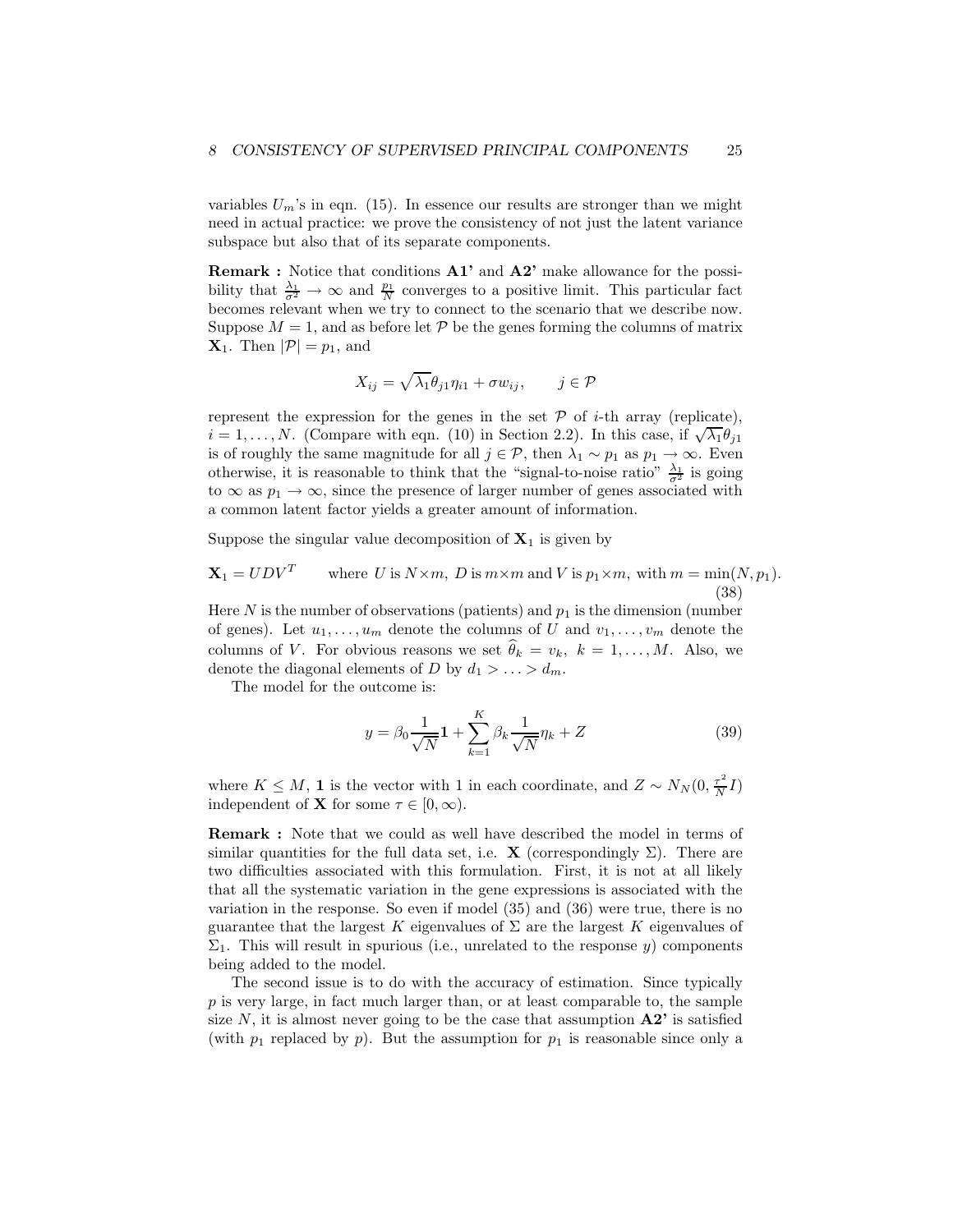few genes are expected to be associated with a certain type of disease. Violation of this condition results in an inconsistency in the estimates of  $\theta_k$ . (Details in the next section). So the procedure of selecting the genes before performing the PCA regression is not only sensible, it is in effect necessary.

## 8.3 Results on estimation of  $\theta_k$  and  $\lambda_k$

In order to discuss consistency of the eigenvectors  $\theta_k$  we consider the quantity  $dist(\hat{\theta}_k, \theta_k)$  where dist is a distance measure between two vectors on the p<sub>1</sub>-dimensional unit sphere. One can either choose  $dist(a, b) = \angle(a, b)$  or  $dist(a, b) = || a - sign(a<sup>T</sup>b) \cdot b ||_2$  for  $a, b \in \mathbb{S}^{p_1}$ .

First suppose we perform PCA on the full data set **X** and estimate  $\theta_k$  by  $\theta_k$ , the restriction of the k-th right singular vector of **X** to the coordinates corresponding to the set  $X_1$ . Then the following result asserts that if p is very large, then we may not have consistency.

Theorem 1 (Lu 2002), (Johnstone and Lu 2004): Suppose A1 holds (and assume that  $\sigma^2$  and  $\lambda_k$ 's are fixed) and  $\frac{p}{N} \to \gamma \in (0, \infty)$  as  $N \to \infty$ . Then

 $dist(\widetilde{\theta}_k, \theta_k) \neq 0$  in probability as  $N \to \infty$ 

i.e., the usual PCA based estimate of  $\theta_k$  is inconsistent.

Under the same conditions as in *Theorem 1*, the sample eigenvalues are also inconsistent estimates for the populations eigenvalues. However, the behavior is rather complicated.

From now onwards we treat exclusively the singular value decomposition of  $\mathbf{X}_1$ . We denote the PCA-based estimate of the k-th largest eigenvalue of  $\Sigma_1$ by  $\hat{\ell}_k$ ,  $k = 1, 2, \ldots, m$ . Observe that  $\hat{\ell}_k = \frac{1}{N} d_k^2$ . The corresponding population quantity is  $\ell_k := \lambda_k + \sigma^2$ .

A natural estimator of  $\lambda_k$  is  $\hat{\lambda}_k = \max{\{\hat{\ell}_k - \sigma^2, 0\}}$  if  $\sigma^2$  is known. However, if  $\sigma^2$  is unknown one can estimate this by various strategies. One approach is to use the median of the diagonal elements of  $\frac{1}{N} \mathbf{X}_1^T \mathbf{X}_1$  as a (usually biased) estimate of  $\sigma^2$  and then define  $\hat{\lambda}_k = \max{\{\hat{\ell}_k - \hat{\sigma}^2, 0\}}$ .

Next we establish consistency for principal components analysis restricted to the matrix  $X_1$ .

#### Theorem 2 (Paul 2004):

• Suppose that conditions  $A1'$  and  $A2'$  hold. Then

$$
dist(\widehat{\theta}_k, \theta_k) = O_P\left(\sqrt{\frac{\sigma^2 p_1}{N\lambda_1}}\right) \qquad \text{as} \quad N \to \infty
$$

If moreover,  $\frac{\lambda_1}{\sigma^2} \to \infty$ , then  $\hat{\ell}_k = \lambda_k(1 + o_P(1)).$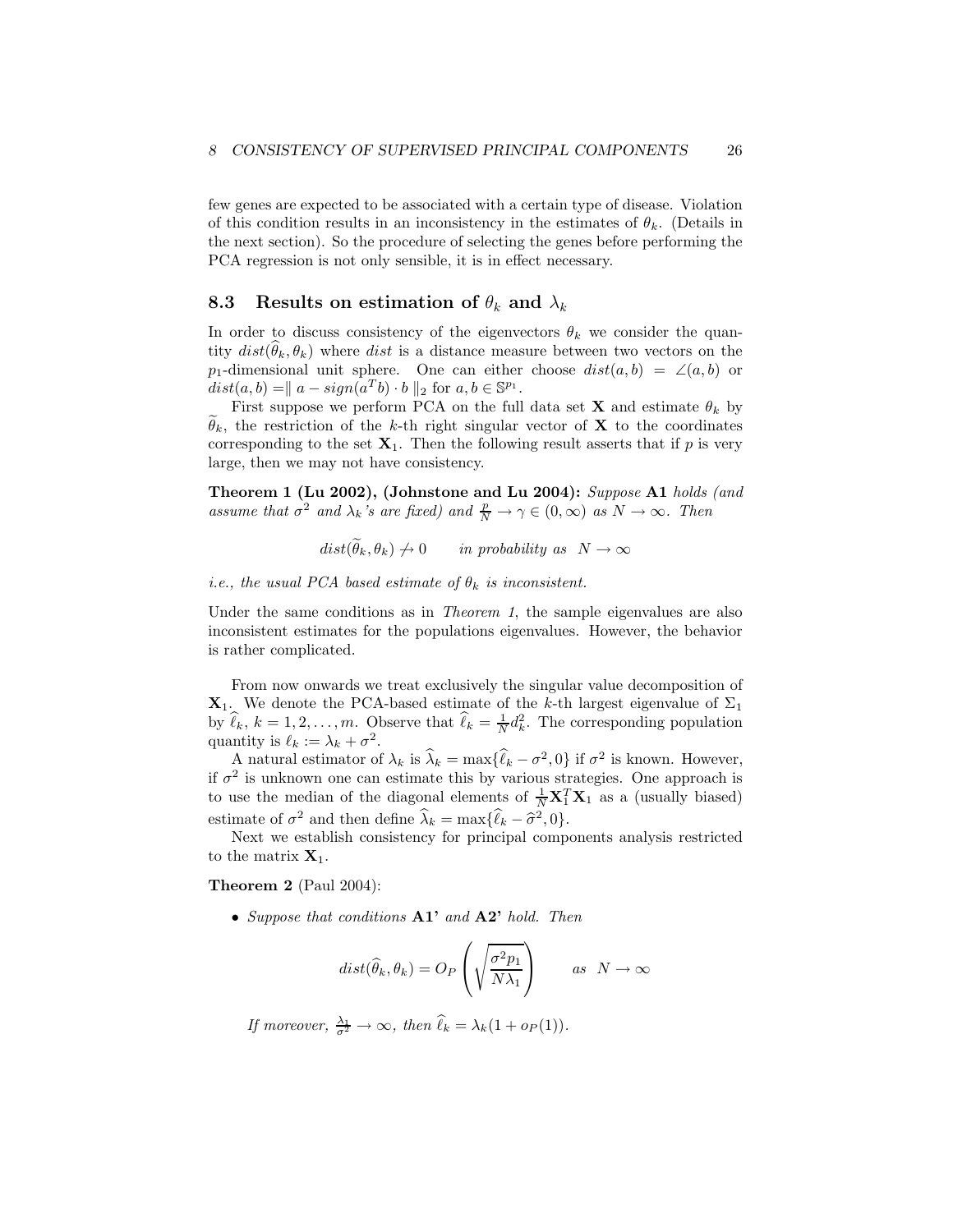#### 8 CONSISTENCY OF SUPERVISED PRINCIPAL COMPONENTS 27

• If  $\sigma^2$  and  $\lambda_k$ 's are fixed and **A1** and **A2** hold then

$$
dist(\widehat{\theta}_k, \theta_k) = O_P\left(\sqrt{\frac{p_1}{N}}\right) \qquad and \qquad \widehat{\ell}_k \stackrel{P}{\to} \ell_k = \lambda_k + \sigma^2 \qquad as \ N \to \infty
$$

## 8.4 Estimation of  $\beta_k$

In this section we discuss the estimation of the parameters  $\beta_k$ ,  $k = 1, ..., K$ . To simplify matters we shall treat  $\sigma^2$  and  $\lambda_k$ 's to be fixed and assume that **A1** and A2 hold.

Suppose either  $\sigma^2$  is known or a consistent estimate  $\hat{\sigma}^2$  is available. Then define  $\hat{\lambda}_k = \max{\{\hat{\ell}_k - \sigma^2, 0\}}$ . Let  $u_k$  be as before and define  $\tilde{u}_k$  as  $\frac{1}{\sqrt{\hat{\lambda}_k}} \frac{1}{\sqrt{N}}$  $\frac{1}{N} \mathbf{X}_1 v_k$ if  $\hat{\lambda}_k > 0$ , and as any fixed unit vector  $(\text{say } (1, 0, \dots, 0)^T)$  otherwise. Define an estimate of  $\beta_k$  (for  $1 \leq k \leq K$ ) as  $\beta_k = \tilde{u}_k^T y$ . One can compare its performance with another estimate  $\hat{\beta}_k = u_k^T y$  with  $u_k$  as before. Also, define  $\hat{\beta}_0 = \hat{\beta}_0 =$ √ 1  $\frac{1}{N} \sum_{j=1}^{N} y_j$ .

Observe that

$$
u_k = \frac{1}{d_k} \mathbf{X}_1 v_k = (\hat{\ell}_k)^{-1/2} \frac{1}{\sqrt{N}} \mathbf{X}_1 \hat{\theta}_k = (\hat{\ell}_k)^{-1/2} \left[ \sum_{l=1}^M \sqrt{\lambda_l} (\theta_l^T \hat{\theta}_k) \frac{1}{\sqrt{N}} \eta_l + \frac{\sigma}{\sqrt{N}} W \hat{\theta}_k \right]
$$

where W is the  $N \times p_1$  matrix whose rows are  $w_i^T$   $(i = 1, ..., N)$ . Then since  $\widehat{\theta}_k = \theta_k + \varepsilon_k$  (as a convention assuming  $\widehat{\theta}_k^T \theta_k > 0$ ) where  $|| \varepsilon_k ||_2 = O_P(\sqrt{\frac{p_1}{N}})$ ,

$$
u_k = \frac{\sqrt{\lambda_k}}{\sqrt{\lambda_k + \sigma^2}} \frac{1}{\sqrt{N}} \eta_k (1 + o_P(1)) + \frac{\sigma}{\sqrt{\lambda_k + \sigma^2}} \frac{1}{\sqrt{N}} W \theta_k (1 + o_P(1)) + \delta_k \tag{40}
$$

where  $\|\delta_k\|_2 = O_P(\sqrt{\frac{p_1}{N}})$ . To prove this last statement we only need to use *Theorem 2* together with the well-known fact that  $\frac{1}{N}W^TW$   $\|_2=1+o_P(1)$ (for an easy proof see Paul (2004)), since

$$
\begin{array}{rcl}\n\|\frac{1}{\sqrt{N}}W\varepsilon_k\|_2^2 & \leq & \|\frac{1}{N}W^TW\|_2 \|\varepsilon_k\|_2^2 = O_P(\frac{p_1}{N}), \\
\text{and} & |\varepsilon_k^T \theta_l| \leq & \|\varepsilon_k\|_2 \|\theta_l\|_2 = O_P(\sqrt{\frac{p_1}{N}}), \qquad \text{for } 1 \leq l \neq k \leq M,\n\end{array}
$$

and finally,  $|| \eta_l ||_2 = \sqrt{N}(1 + o_P(1))$  for all  $l = 1, ..., M$ .

From this it follows that

$$
\widetilde{u}_k = \frac{1}{\sqrt{N}} \eta_k (1 + o(1)) + \frac{\sigma}{\sqrt{\lambda_k}} \frac{1}{\sqrt{N}} W \theta_k (1 + o(1)) + \widetilde{\delta}_k \tag{41}
$$

where  $\|\tilde{\delta}_k\|_2 = O_P(\sqrt{\frac{p_1}{N}})$ . Note that the vectors  $\{W\theta_k : k = 1, \ldots, M\}$  are independent  $N_N(0, I)$  and independent of  $\{\eta_k : k = 1, ..., M\}$  since  $\theta_k$ 's are mutually orthonormal.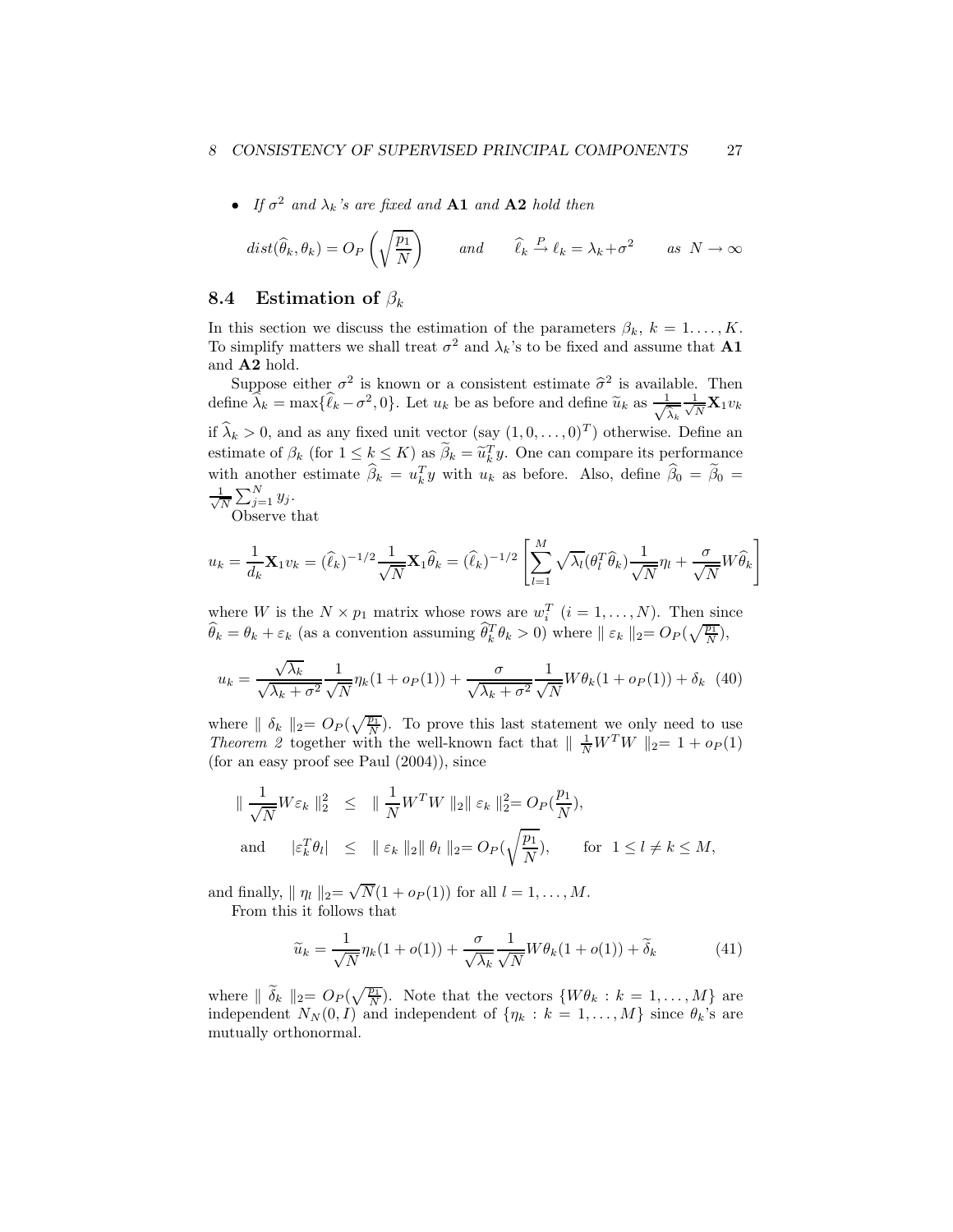#### 8 CONSISTENCY OF SUPERVISED PRINCIPAL COMPONENTS 28

To establish consistency of  $\widetilde{\beta}_k, \, 1 \leq k \leq K$  note that

$$
\widetilde{\beta}_k = \beta_0 \frac{1}{\sqrt{N}} \widetilde{u}_k^T \mathbf{1} + \sum_{l=1}^K \beta_l \frac{1}{N} [(\eta_k + \frac{\sigma}{\sqrt{\lambda_k}} W \theta_k)(1 + o_P(1)) + \sqrt{N} \widetilde{\delta}_k]^T \eta_l + \widetilde{u}_k^T Z \qquad \text{(by (41))}
$$
\n
$$
= \beta_0 (O_P(\frac{1}{\sqrt{N}}) + o_P(1)) + \beta_k (1 + o_P(1) + \widetilde{\delta}_k^T \frac{1}{\sqrt{N}} \eta_k)
$$
\n
$$
+ \sum_{l \neq k} \beta_l (O_P(\frac{1}{\sqrt{N}}) + \widetilde{\delta}_k^T \frac{1}{\sqrt{N}} \eta_l) + O_P(\frac{1}{\sqrt{N}})
$$
\n
$$
= \beta_k (1 + o_P(1))
$$

since  $\frac{1}{N} \eta_k^T \eta_l = O_P(\frac{1}{\sqrt{l}})$  $\frac{1}{N}$ ) if  $k \neq l$ , and  $\frac{1}{N} \eta_l^T W \theta_k = O_P(\frac{1}{\sqrt{l}})$  $\frac{1}{N}$ ) for all  $k, l$  (by independence),  $\|\tilde{\delta}_k\|_2 = o_P(1)$ , and  $\tilde{u}_k^T Z = \|\tilde{u}_k\|_2 \langle \frac{\tilde{u}_k}{\|\tilde{u}_k\|_2}, Z \rangle$ . Note that the second term in the last product is a  $N(0, \frac{\tau^2}{N})$  $\frac{\tau}{N}$ ) random variable and the first term is  $\sqrt{\frac{\lambda_k + \sigma^2}{\lambda_k}}(1 + o_P(1))$  by (41).

It is easy to verify that  $\beta_0 = \beta_0(1 + o_P(1))$ . However, from the above analysis it is clear that the estimator  $\hat{\beta}_k = u_k^T y$ , for  $1 \le k \le K$ , is not consistent in general. In fact  $\hat{\beta}_k = \sqrt{\frac{\lambda_k}{\lambda_k + \sigma^2}} \beta_k (1 + o_P(1))$  when  $\lambda_k$ 's and  $\sigma^2$  are fixed. However, as we indicated in the remark following equation  $(37)$ , it is reasonable to assume that  $\frac{\lambda_1}{\sigma^2} \to \infty$  as  $p_1, N \to \infty$ . This will ensure (via the first part of **Theorem 2**) that the factor  $\sqrt{\frac{\lambda_k}{\hat{\ell}_k}} \to 1$  in probability as  $N \to \infty$  when **A1**' and **A2'** hold. And therefore we shall have  $\widehat{\beta}_k = \beta_k(1 + o_P(1))$  for  $1 \leq k \leq K$ . This in a way validates the claim that having more genes (larger  $p_1$ ) associated with a common latent factor gives better predictability.

### 8.5 Consistency of the coordinate selection scheme

Until now we have been working under the assumption that we are capable of selecting  $X_1$  exactly (or a superset with few spurious coordinates) and therefore treating these coordinates as fixed. However, when one employs a coordinate selection scheme, in order that the theoretical analysis to go through, we have to assume that at least asymptotically the selection scheme described in the paper is "consistent" (we elaborate on it later), and that the selection is made on an independent sample so that there is no selection bias involved. This last requirement is desirable because otherwise one will come across difficulties arising due to complex dependency structures, and even the notion of consistency will becomes somewhat more complicated since the set of selected coordinates itself is a random quantity. In practice, at least for N moderately large, this is not a big problem because of the massive averaging that goes on in the PCA step.

The issue of consistency of a coordinate selection scheme is rather tricky. Let us first consider the case when  $p_1 < \infty$  is fixed (that is does not change with growing  $N$ ). In this case by consistency we mean being able to select the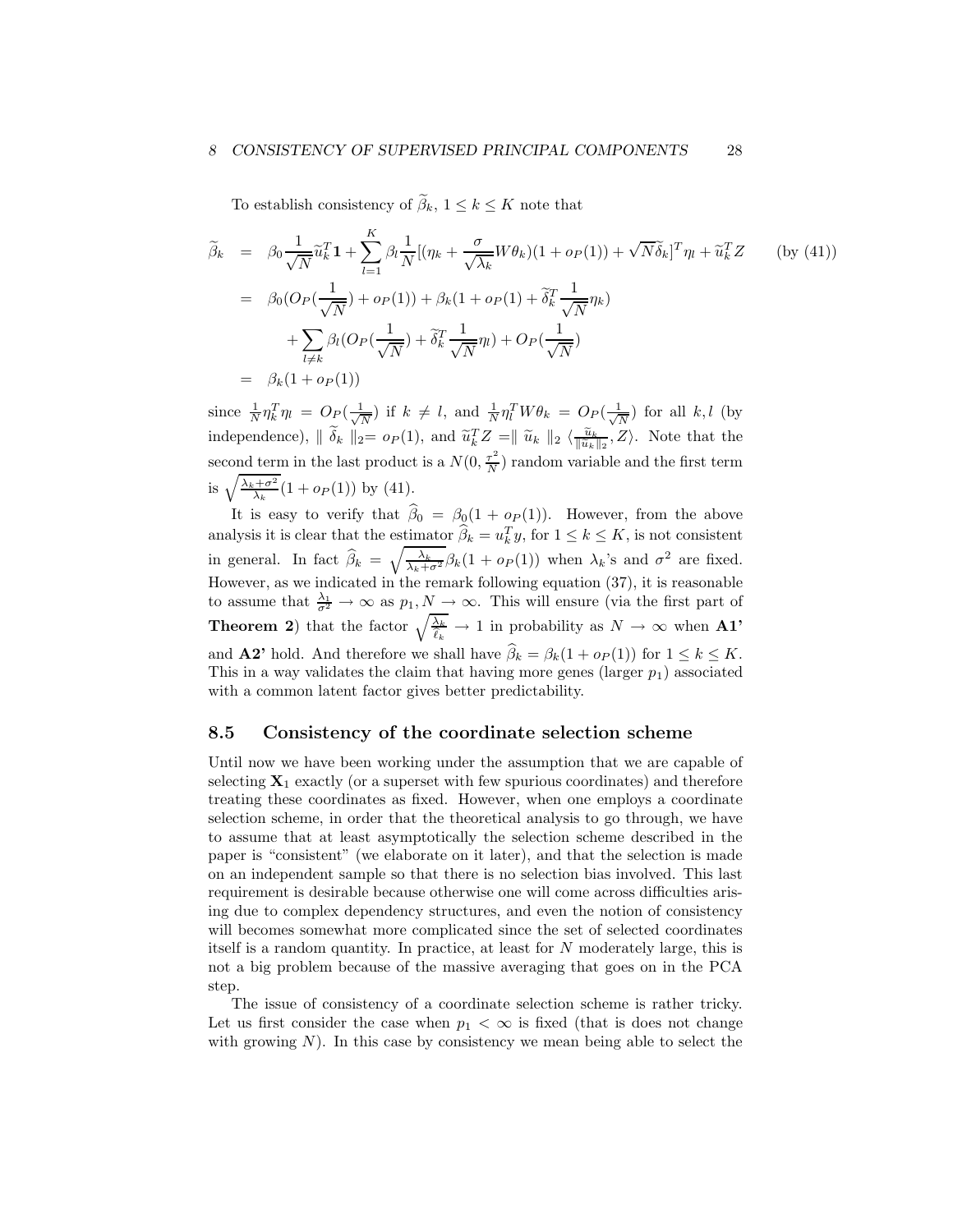set of  $p_1$  coordinates that determine (35) and discarding all the coordinates that are not a part of this subset.

Now suppose  $p_1$  is growing with N. In this case  $\Sigma_1$  (and  $\Sigma_2$ ) are matrices of growing dimension satisfying (35) and (36) such that model (39) also holds. Now the issue becomes complicated because, since each eigenvector is of unit norm, inevitably certain coordinates will tend to zero as  $N$  and  $p_1$  increase. This will prevent a coordinate selection sheme from selecting all the "significant" coordinates. In this context "consistency" of a selection scheme should be treated as equivalent to ensuring consistency of the estimators of first K eigenvectors and eigenvalues. This boils down to being able to recover all the "big" coordinates (i.e., the coordinates with large value for at least one among  $\{\sqrt{\lambda_k}\theta_k : k = 1, ..., K\}$ ) among the first  $p_1$  (under appropriate "mild" restrictions on the vectors  $\{\theta_k : k = 1, ..., K\}$ . A proof of this nontrivial fact is provided in (Paul 2004).

Let us see what the selection scheme in this paper attempts to recover. Since the rows of  $\mathbf{X}_2$  are independent  $N_{p_2}(0, \Sigma_2)$  r.v. independent of  $\mathbf{X}_1$ , invoking (37), we can express  $s = \mathbf{X}^T y$  in the following form

$$
s = \begin{bmatrix} \left(\sum_{k=1}^{M} \sqrt{\lambda_k} \theta_k \eta_k^T + \sigma W^T \right) y \\ \sum_{2}^{1/2} \mathbf{C} y \end{bmatrix}
$$
(42)

where **C** is a  $p_2 \times N$  matrix whose entries are i.i.d.  $N(0, 1)$  independent of  $\mathbf{X}_1$ and Z (and hence y). Observe that  $W<sup>T</sup>$  is independent of y.

This shows that if we consider the j-th element of s for  $1 \leq j \leq p_1$ , then

$$
\frac{1}{\sqrt{N}}s_j = \frac{1}{N}(\sum_{k=1}^M \sqrt{\lambda_k} \theta_{jk} \eta_k^T)(\beta_0 \mathbf{1} + \sum_{k'=1}^K \beta_{k'} \eta_{k'} + \sqrt{N}Z) + \frac{\sigma}{\sqrt{N}}(W^T y)_j
$$
\n
$$
= \beta_0 \sum_{k=1}^M \sqrt{\lambda_k} \theta_{jk} O_P(\frac{1}{\sqrt{N}}) + \sum_{k=1}^K \beta_k \sqrt{\lambda_k} \theta_{jk} (1 + O_P(\frac{1}{\sqrt{N}}))
$$
\n
$$
+ \sum_{k=1}^M \sqrt{\lambda_k} \theta_{jk} \sum_{k'\neq k}^K \beta_{k'} O_P(\frac{1}{\sqrt{N}}) + \sigma(\sum_{k=0}^K \beta_k) O_P(\frac{1}{\sqrt{N}})
$$
\n
$$
= \sum_{k=1}^K \beta_k \sqrt{\lambda_k} \theta_{jk} + O_P(\frac{1}{\sqrt{N}})
$$

On the other hand, if  $p_1 + 1 \leq j \leq p$  then assuming that  $\| \Sigma_2 \|_2$  is bounded above

$$
\frac{1}{\sqrt{N}}s_j = \frac{1}{\sqrt{N}}(\Sigma_2^{1/2} \mathbf{C}y)_j = (\Sigma_2^{1/2})_j^T \frac{1}{\sqrt{N}} \mathbf{C}y = O_P(\frac{1}{\sqrt{N}})
$$

Thus, in order that the "signal"  $\zeta_j^K := \sum_{k=1}^K \beta_k \sqrt{\lambda_k} \theta_{jk}$  is detectable, it must be  $\gg \frac{1}{\sqrt{l}}$  $\frac{1}{N}$ . Large deviation bounds suggest that we can recover with enough accuracy only those coordinates  $j$  for which  $|\zeta_j^K| \ge c_0 \sqrt{\frac{\log N}{N}}$  for some constant  $c_0 > 0$  (which depends on  $\sigma$ ,  $\lambda_k$ 's and  $\beta_k$ 's and  $\parallel \Sigma_2 \parallel_2$ ).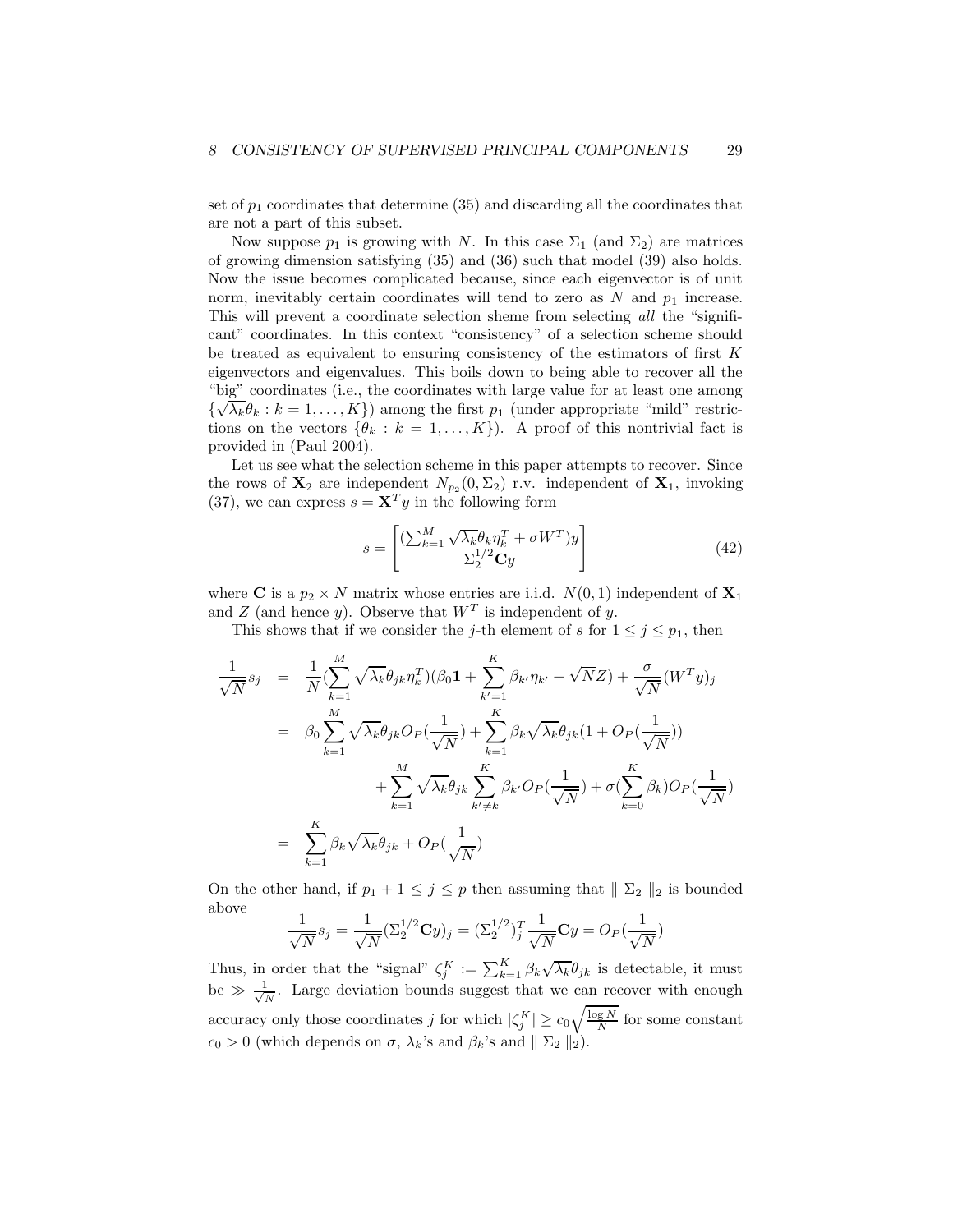#### 9 DISCUSSION 30

Potentially, a lot of  $\zeta_j^K$  could be smaller than that and hence those coordinates will not be selected with a high probability. If we make the threshold too small we will include a lot of "fake" coordinates (i.e., the ones with  $j > p_1$ ) and that can spell trouble in various ways that we discussed already.

If  $K = 1$ , j-th component of the signal vector  $\zeta^K$  is proportional to  $\sqrt{\lambda_1} \theta_{j1}$ . So the scheme will select only those coordinates j for which  $\sqrt{\lambda_1}|\theta_{j1}|$  is big. This may not exhaust the set  $\{1, \ldots, p_1\}$ , but as far as consistent estimation of  $\theta_1$  and  $\lambda_1$  is concerned, this is adequate. Thus, when  $K = 1$  the coordinate selection scheme is consistent.

In the case  $K > 1$ , a simple argument shows that there is no guarantee that the selection strategy is consistent. In other words, even when at least one of the entries among  $\sqrt{\lambda_1} \theta_{j1}, \ldots, \sqrt{\lambda_K} \theta_{jK}$  is quite big, we may miss that coordinate. This has to do with the fact that we are focussing on one specific linear combination of these numbers. A remedy, involving  $K$  different linear combinations, can be easily worked out as a generalization of our coordinate selection scheme. But since we have no occasion to use it in our paper, we omit the details.

## 9 Discussion

Supervised principal components represents a promising tool for prediction in regression and generalized regression problems. Here we have explored its application to gene expression studies.

Cancer diagnosis and prognosis is an especially important area for which gene expression studies hold promise. It is often difficult to choose the appropriate treatment for cancer patients. Cancer is a life-threatening disease, so it must be treated aggressively. However, the most aggressive possible treatment is not appropriate for all patients. Many forms of treatment for cancer have extremely toxic side effects. (Indeed, in some cases patients will die as a result of the treatment rather than the cancer itself.) If the disease can be cured using a less aggressive form of treatment, then such a treatment would be preferable. However, some tumors will not respond to a less aggressive therapy, meaning that a more intensive treatment must be used.

Unfortunately, it is not always obvious when a more aggressive treatment is needed. Some tumors immediately go into remission when a certain treatment is applied, but other seemingly identical tumors do not respond to the same treatment. This can occur because two tumors that appear to be identical may be entirely different diseases at the genetic level (Alizadeh et al. 2000, Sorlie et al. 2001, van 't Veer et al. 2002, van de Vijver et al. 2002, Lapointe et al. 2004, Bullinger et al. 2004).

Until recently, there was no way to detect differences between two tumors at the molecular level. This is changing, however, with the advent of DNA microarrays. If subtypes of cancer are known to exist, various methods have been proposed that use microarrays to classify future tumors into the appropriate subtype (Golub et al. 1999, Hedenfalk et al. 2001, Hastie, Tibshirani,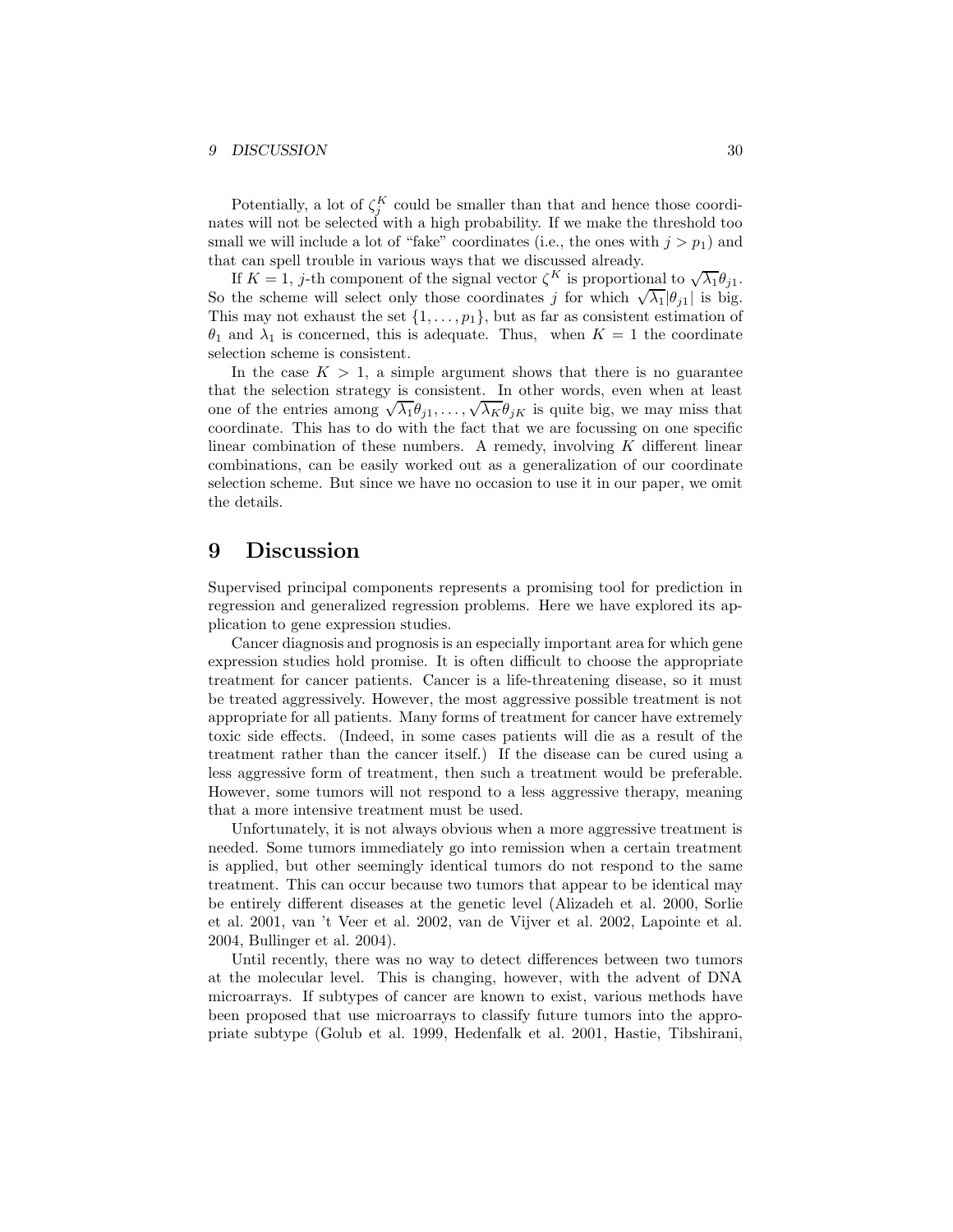Botstein and Brown 2001, Khan et al. 2001, Ramaswamy et al. 2001, Nguyen and Rocke 2002a, Nguyen and Rocke 2002b, Shipp et al. 2002, van 't Veer et al. 2002, van de Vijver et al. 2002, Tibshirani et al. 2001, Nutt et al. 2003). However, these methods are only useful if the subtypes have already been identified. For most types of cancer, however, no subtypes are known to exist, limiting the utility of these methods. Identifying such subtypes can be a difficult problem. Techniques such as hierarchical clustering have successfully identified cancer subtypes in several studies (Alizadeh et al. 2000, Sorlie et al. 2001, Bhattacharjee et al. 2001, Beer et al. 2002, Lapointe et al. 2004, Bullinger et al. 2004). Unfortunately, subtypes identified using hierarchical clustering are often uncorrelated with the prognosis of the patient as we demonstrated in an earlier study (Bair and Tibshirani 2004). Identification of cancer subtypes that are clinically useful remains a difficult challenge.

Supervised principal components is a technique that can be used to identify subtypes of cancer that are both biologically meaningful and clinically useful. In DNA microarray data, there are often groups of genes involved in biological processes that are not related to the survival of a cancer patient. Since the expression levels of such genes can vary from patient to patient, techniques such as hierarchical clustering may identify clusters of patients that are unrelated to the patients' survival (or other outcome of interest). Supervised principal components overcomes this problem by considering only those genes that are related to the outcome of interest. By pre-screening genes prior to performing principal component analysis, we greatly increase the likelihood that the resulting principal components are associated with the outcome of interest. Indeed, we have demonstrated that supervised principal components produces more accurate predictions than several competing methods on both simulated and real microarray data sets.

In order for a microarray predictor to be useful, it must provide information beyond what is observable using conventional diagnostic techniques. For example, clinicians routinely consider the grade and stage of a tumor when choosing the appropriate treatment for a cancer patient. If a diagnostic tool based on gene expression is not independent of the grade and stage of the tumor, the utility of such a diagnostic would be limited. As we discussed in Section 4, supervised principal components can incorporate other clinical parameters into the model to ensure that a predictor based on supervised principal components is independent of these parameters.

Identification of the most "significant" genes is an important problem in microarray analysis; several methods have been proposed for this (Ideker et al. 2000, Kerr et al. 2000, Newton et al. 2001, Tusher et al. 2001b). Supervised principal components allows us to calculate an "importance score" for each gene to help identify biologically significant genes. We observed in Section 3 that ranking genes based on their importance scores may produce fewer false positives than ranking genes on their raw Cox scores, a technique which is used in the "significance analysis of microarrays" procedure of Tusher et al. (2001a). Further research is needed to understand the relative merits of these approaches.

Finally, we note that the supervised principal components idea can be ap-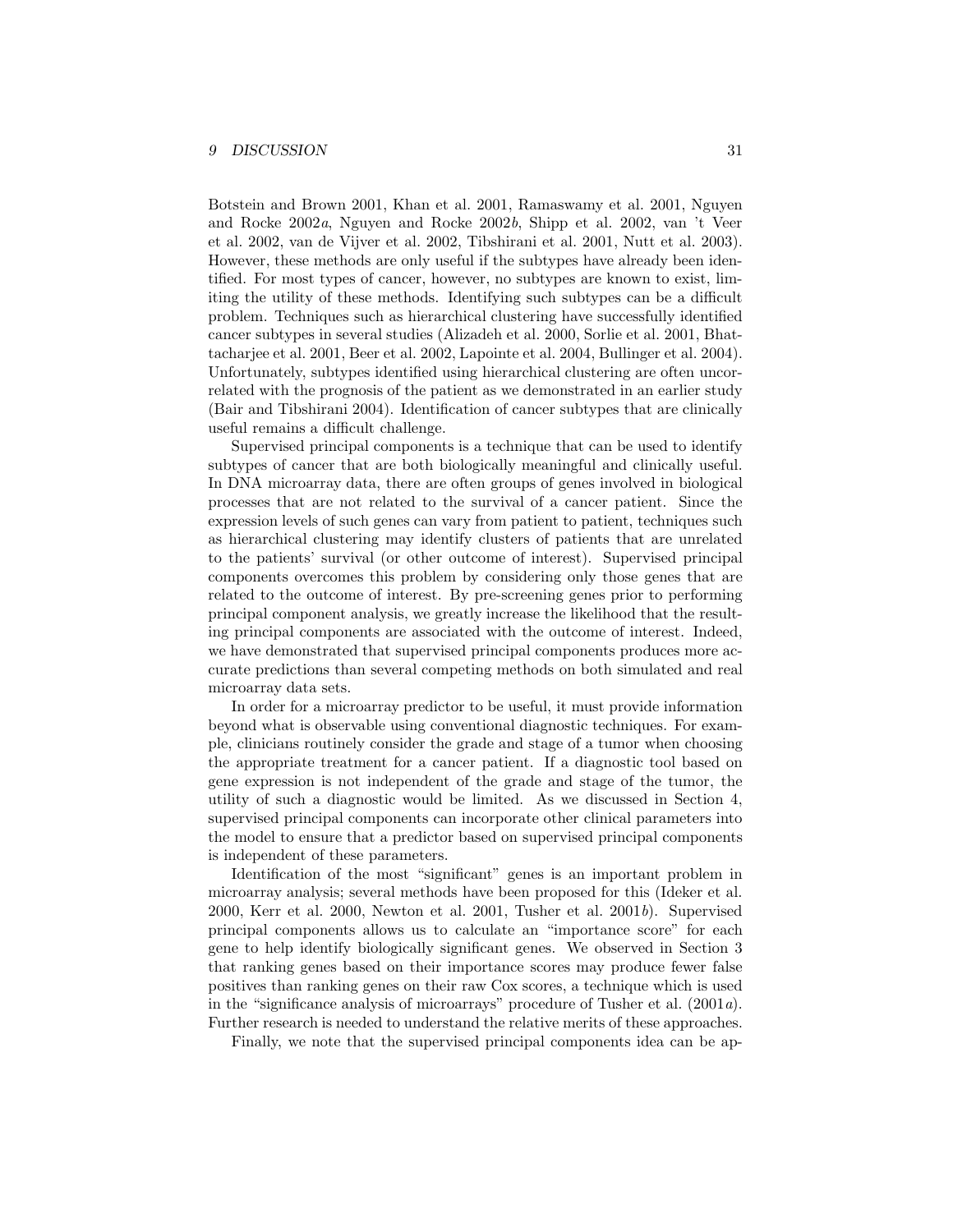#### REFERENCES 32

plied to other types of outcome measures, for example, classification outcomes. While this procedure seems promising, we have not yet found examples where it improves upon supervised methods such as the nearest shrunken centroid approach (Tibshirani et al. 2001). The explanation may lie in the soft-thresholding inherent in nearest shrunken centroids: it may have the same beneficial effect as the thresholding in supervised principal components.

We are currently developing an R language package superpc implementing supervised principal components for survival and regression data. It will be freely available on the last author's website.

Acknowledgments: Bair was partially supported by a National Science Foundation Graduate Research Fellowship. Tibshirani was partially supported by National Science Foundation Grant DMS-9971405 and National Institutes of Health Contract N01-HV-28183. Hastie was partially supported by grant DMS-0204612 from the National Science Foundation, and grant 2R01 CA 72028-07 from the National Institutes of Health.

# References

- Alizadeh, A., Eisen, M., Davis, R. E., Ma, C., Lossos, I., Rosenwal, A., Boldrick, J., Sabet, H., Tran, T., Yu, X., J., P., Marti, G., Moore, T., Hudsom, J., Lu, L., Lewis, D., Tibshirani, R., Sherlock, G., Chan, W., Greiner, T., Weisenburger, D., Armitage, K., Levy, R. Wilson, W., Greve, M., Byrd, J., Botstein, D., Brown, P. and Staudt, L. (2000), 'Identification of molecularly and clinically distinct substypes of diffuse large b cell lymphoma by gene expression profiling', *Nature* **403**, 503-511.
- Alter, O., Brown, P. and Botstein, D. (2000), 'Singular value decomposition for genome-wide expression data processing and modeling', Proceedings of the National Academy of Sciences  $97(18)$ , 10101-10106.
- Bair, E. and Tibshirani, R. (2004), 'Semi-supervised methods to predict patient survival from gene expression data', *PLoS Biology* 2, 511–522.
- Beer, D. G., Kardia, S. L., Huang, C.-C., Giordano, T. J., Levin, A. M., Misek, D. E., Lin, L., Chen, G., Gharib, T. G., Thomas, D. G., Lizyness, M. L., Kuick, R., Hayasaka, S., Taylor, J. M., Iannettoni, M. D., Orringer, M. B. and Hanash, S. (2002), 'Gene-expression profiles predict survival of patients with lung adenocarcinoma', Nature Medicine 8, 816–824.
- Bhattacharjee, A., Richards, W. G., Staunton, J., Li, C., Monti, S., Vasa, P., Ladd, C., Beheshti, J., Bueno, R., Gillette, M., Loda, M., Weber, G., Mark, E. J., Lander, E. S., Wong, W., Johnson, B. E., Golub, T. R., Sugarbaker, D. J. and Meyerson, M. (2001), 'Classification of human lung carcinomas by mrna expression profiling reveals distinct adenocarcinoma subclasses', Proceedings of the National Academy of Sciences 98, 13790–13795.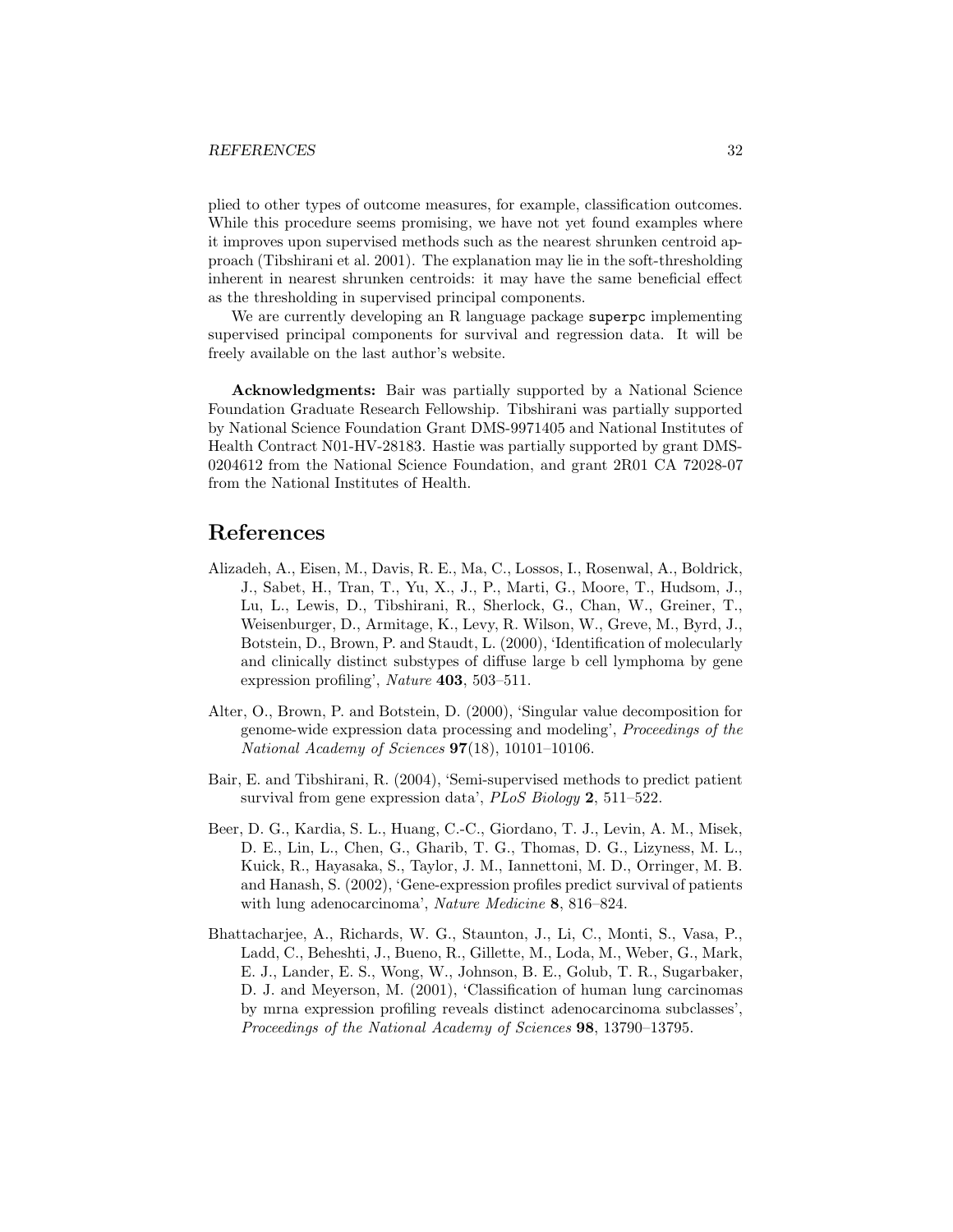- Bullinger, L., Döhner, K., Bair, E., Fröhling, S., Schlenk, R., Tibshirani, R., Döhner, H. and Pollack, J. R. (2004), 'Gene expression profiling identifies new subclasses and improves outcome prediction in adult myeloid leukemia', The New England Journal of Medicine 350, 1605–1616.
- Frank, I. and Friedman, J. (1993), 'A statistical view of some chemometrics regression tools (with discussion)', Technometrics 35(2), 109–148.
- Golub, T., Slonim, D. K., Tamayo, P., Huard, C., Gaasenbeek, M., Mesirov, J. P., Coller, H., Loh, M. L., Downing, J. R., Caligiuri, M. A., Bloomfield, C. D. and Lander, E. S. (1999), 'Molecular classification of cancer: class discovery and class prediction by gene expression monitoring', Science 286, 531–536.
- Hastie, T. and Tibshirani, R. (2003), Efficient quadratic regularization for expression arrays, Technical report, Stanford University.
- Hastie, T., Tibshirani, R., Botstein, D. and Brown, P. (2001), 'Supervised harvesting of expression trees', *Genome Biology*  $2(1)$ , 1–12.
- Hastie, T., Tibshirani, R., Eisen, M., Alizadeh, A., Levy, R., Staudt, L., Botstein, D. and Brown, P. (2000), 'Identifying distinct sets of genes with similar expression patterns via "gene shaving"',  $Genome\ Biology 1(2), 1-$ 21.
- Hastie, T., Tibshirani, R. and Friedman, J. (2001), The Elements of Statistical Learning; Data Mining, Inference and Prediction, Springer Verlag, New York.
- Hedenfalk, I., Duggan, D., Chen, Y., Radmacher, M., Bittner, M., Simon, R., Meltzer, P., Gusterson, B., Esteller, M., Raffeld, M., Yakhini, Z., Ben-Dor, A., Dougherty, E., Kononen, J., Bubendorf, L., Fehrle, W., Pittaluga, S., Gruvberger, S., Loman, N., Johannsson, O., Olsson, H., Wilfond, B., Sauter, G., Kallioniemi, O.-P., Borg, A. and Trent, J. (2001), 'Gene-expression profiles in hereditary breast cancer', The New England Journal of Medicine 344, 539–548.
- Hoerl, A. E. and Kennard, R. (1970), 'Ridge regression: Biased estimation for nonorthogonal problems', Technometrics 12, 55–67.
- Huffel, S. V. and Lemmerling, P., eds (2002), Total Least Squares and Errorsin-Variables Modeling, Kluwer, Dordrecht.
- Ideker, T., Thorsson, V., Siegel, A. F. and Hood, L. E. (2000), 'Testing for differentially-expressed genes by maximum-likelihood analysis of microarray data', Journal of Computational Biology 7, 805–817.
- Johnstone, I. M. and Lu, A. Y. (2004), 'Sparse principal component analysis', Journal of American Statistical Association (to appear) .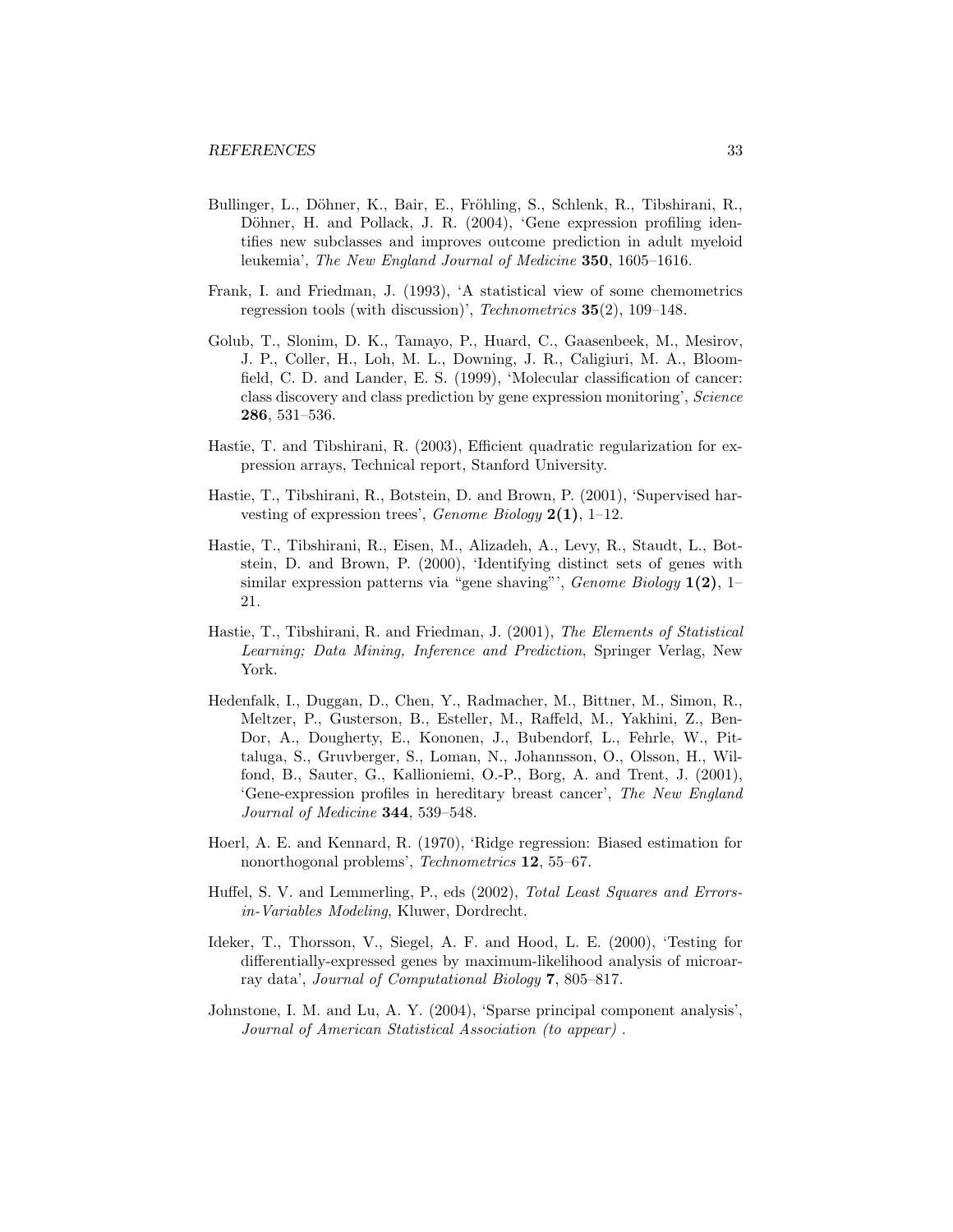- Kerr, M. K., Martin, M. and Churchill, G. A. (2000), 'Analysis of variance for gene expression data', Journal of Computational Biology 7, 819–837.
- Khan, J., Wei, J. S., Ringnér, M., Saal, L. H., Ladanyi, M., Westermann, F., Berthold, F., Schwab, M., Antonescu, C. R., Peterson, C. and Meltzer, P. S. (2001), 'Classification and diagnostic prediction of cancers using gene expression profiling and artificial neural networks', Nature Medicine 7, 673– 679.
- Lapointe, J., Li, C., van de Rijn, M., Huggins, J. P., Bair, E., Montgomery, K., Ferrari, M., Rayford, W., Ekman, P., DeMarzo, A. M., Tibshirani, R., Botstein, D., Brown, P. O., Brooks, J. D. and Pollack, J. R. (2004), 'Gene expression profiling identifies clinically relevant subtypes of prostate cancer', Proceedings of the National Academy of Sciences 101, 811–816.
- Lu, A. Y. (2002), Sparse principal component analysis for functional data, Technical report, Ph.D. thesis, Stanford University.
- Mardia, K., Kent, J. and Bibby, J. (1979), Multivariate Analysis, Academic Press.
- Miller, R. G. (1986), Beyond Anova: Basics of Applied Statistics, John Wiley.
- Newton, M., Kendziorski, C., Richmond, C., Blattner, F. and Tsui, K. (2001), 'On differential variability of expression ratios: improving statistical inference about gene expression changes from microarray data', Journal of Computational Biology 8, 37–52.
- Nguyen, D. V. and Rocke, D. M.  $(2002a)$ , 'Multi-class cancer classification via partial least squares with gene expression profiles', Bioinformatics 18, 1216–1226.
- Nguyen, D. V. and Rocke, D. M. (2002b), 'Tumor classification by partial least squares using microarray gene expression data', *Bioinformatics* **18**, 39–50.
- Nutt, C. L., Mani, D. R., Betensky, R. A., Tamayo, P., Cairncross, J. G., Ladd, C., Pohl, U., Hartmann, C., McLaughlin, M. E., Batchelor, T. T., Black, P. M., von Deimling, A., Pomeroy, S. L., Golub, T. R. and Louis, D. N. (2003), 'Gene expression-based classification of malignant gliomas correlates better with survival than histological classification', Cancer Research 63, 1602–1607.
- Paul, D. (2004), Ph.d. thesis, in preparation, Technical report, Stanford University.
- Ramaswamy, S., Tamayo, P., Rifkin, R., Mukherjee, S., Yeang, C.-H., Angelo, M., Ladd, C., Reich, M., Latulippe, E., Mesirov, J. P., Poggio, T., Gerald, W., Lodadagger, M., Lander, E. S. and Golub, T. R. (2001), 'Multiclass cancer diagnosis using tumor gene expression signatures', Proceedings of the National Academy of Sciences 98, 15149–15154.